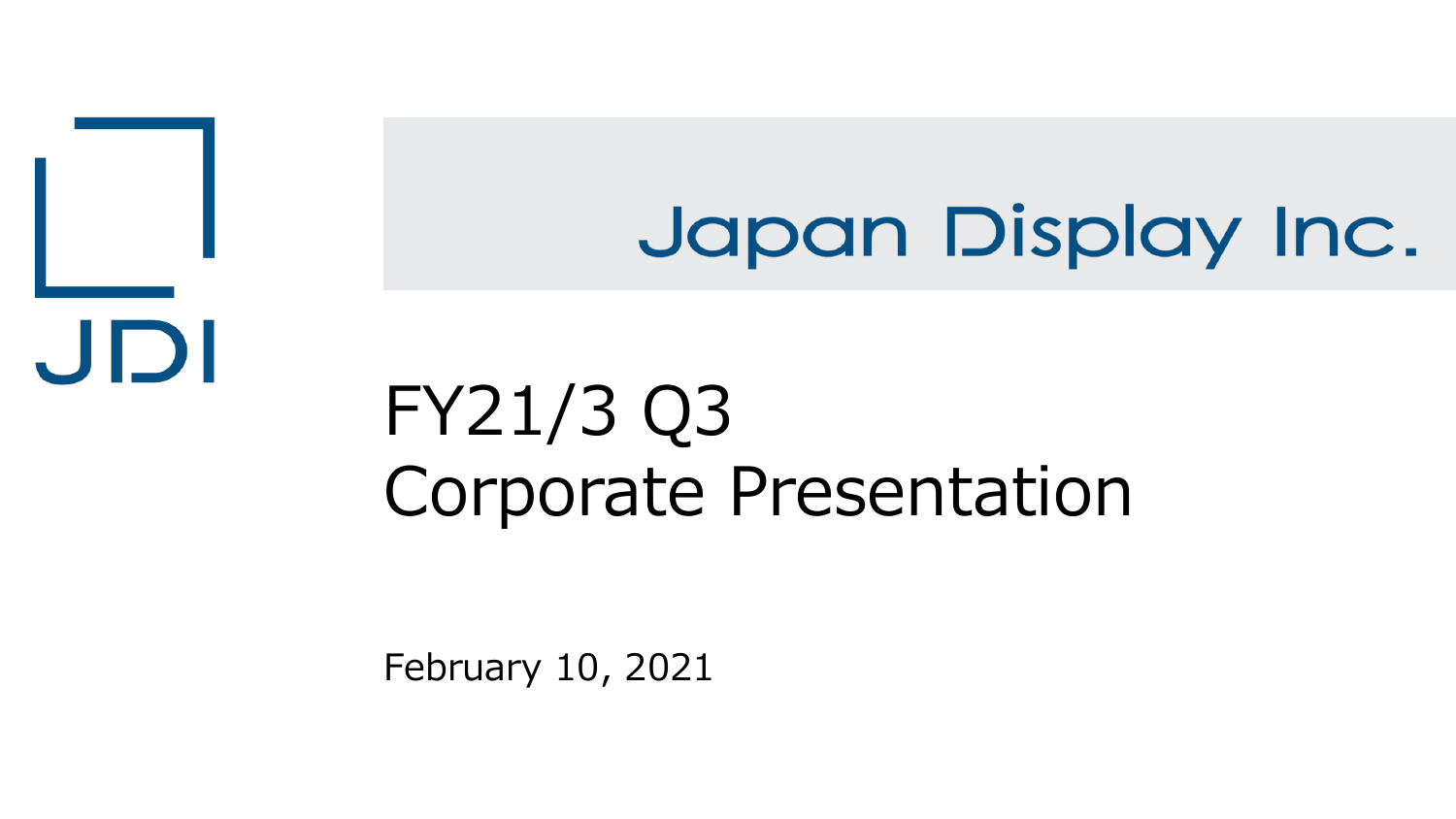Japan Display Inc. JDI

#### Earnings Review

Akihito Okochi CFO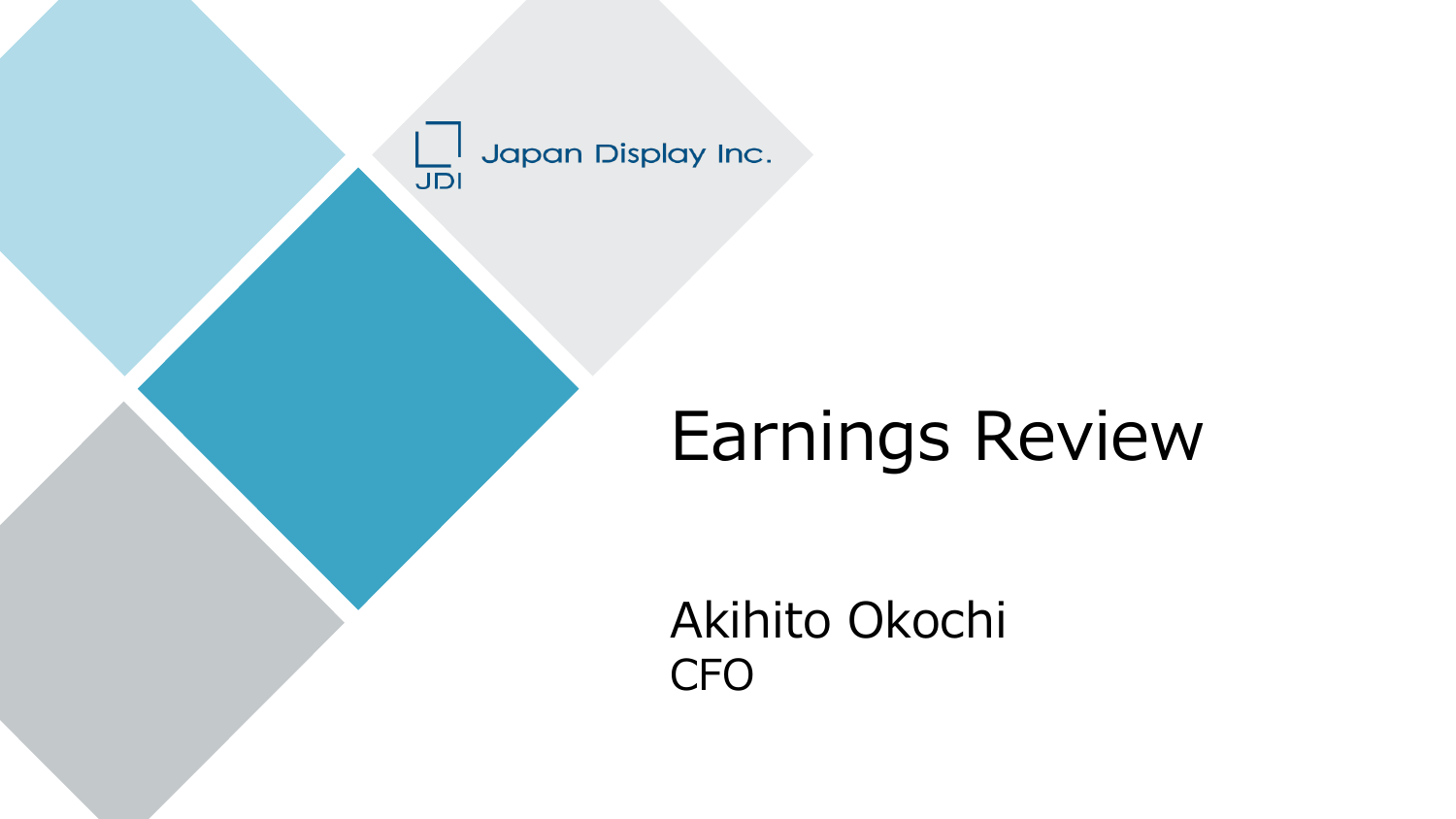#### **FY21/3 Q3 Summary**

#### **Q3 Cumulative (9 months)**

- Sales decreased JPY 115.2bn YOY due to decline **in smartphone display orders**
- Despite sales decline, operating loss and net loss **shrank due to structural reform effects, asset sale, & other cost reduction efforts.**
	- Gross profit: Turned positive
	- Operating loss: JPY 14.0bn improvement YOY

• Net loss: JPY 88.0bn improvement YOY (lower restructuring costs, extraordinary gain)

• EBITDA: JPY 9.7bn improvement YOY

#### **Q3 (3 months)**

- Sales halved YoY due a large drop in **smartphone display orders**
- Sold Hakusan plant on Oct 1, 2020, **generating extraordinary gain**
	- Gain on sale: JPY 19.1bn\*
	- FX gain on advances received: JPY 5.6bn
- -

\*JPY 19.1bn includes JPY 18.6bn gain on sale of Hakusan plant & JPY 0.5bn gain on sale of other assets.

|                                |                          |                          |                                            |                          |                          |                                           | (Billion yen)                       |
|--------------------------------|--------------------------|--------------------------|--------------------------------------------|--------------------------|--------------------------|-------------------------------------------|-------------------------------------|
|                                | <b>FY20/3</b><br>Q3(9mo) | <b>FY21/3</b><br>Q3(9mo) | <b>FY21/3</b><br>Q3 (9mo)<br>$11/13$ Fcst. | <b>FY20/3</b><br>Q3(3mo) | <b>FY21/3</b><br>Q3(3mo) | <b>FY21/3</b><br>Q3(3mo)<br>$11/13$ Fcst. | <b>FY21/3</b><br>$Q2(3 \text{ mo})$ |
| <b>Net sales</b>               | 387.8                    | 272.5                    | 269.8                                      | 150.0                    | 72.7                     | 70.0                                      | 111.8                               |
| Gross profit (loss)            | (4.8)                    | 4.9                      |                                            | 10.9                     | (0.8)                    | $\blacksquare$                            | 4.6                                 |
| <b>Operating income (loss)</b> | (32.6)                   | (18.6)                   | (19.9)                                     | 2.5                      | (8.7)                    | (10.0)                                    | (2.9)                               |
| Net income (loss)              | (110.9)                  | (22.9)                   |                                            | (6.7)                    | 13.4                     |                                           | (20.0)                              |
| <b>EBITDA</b>                  | (17.5)                   | (7.8)                    |                                            | 6.7                      | (5.7)                    | $\sim$                                    | 1.0                                 |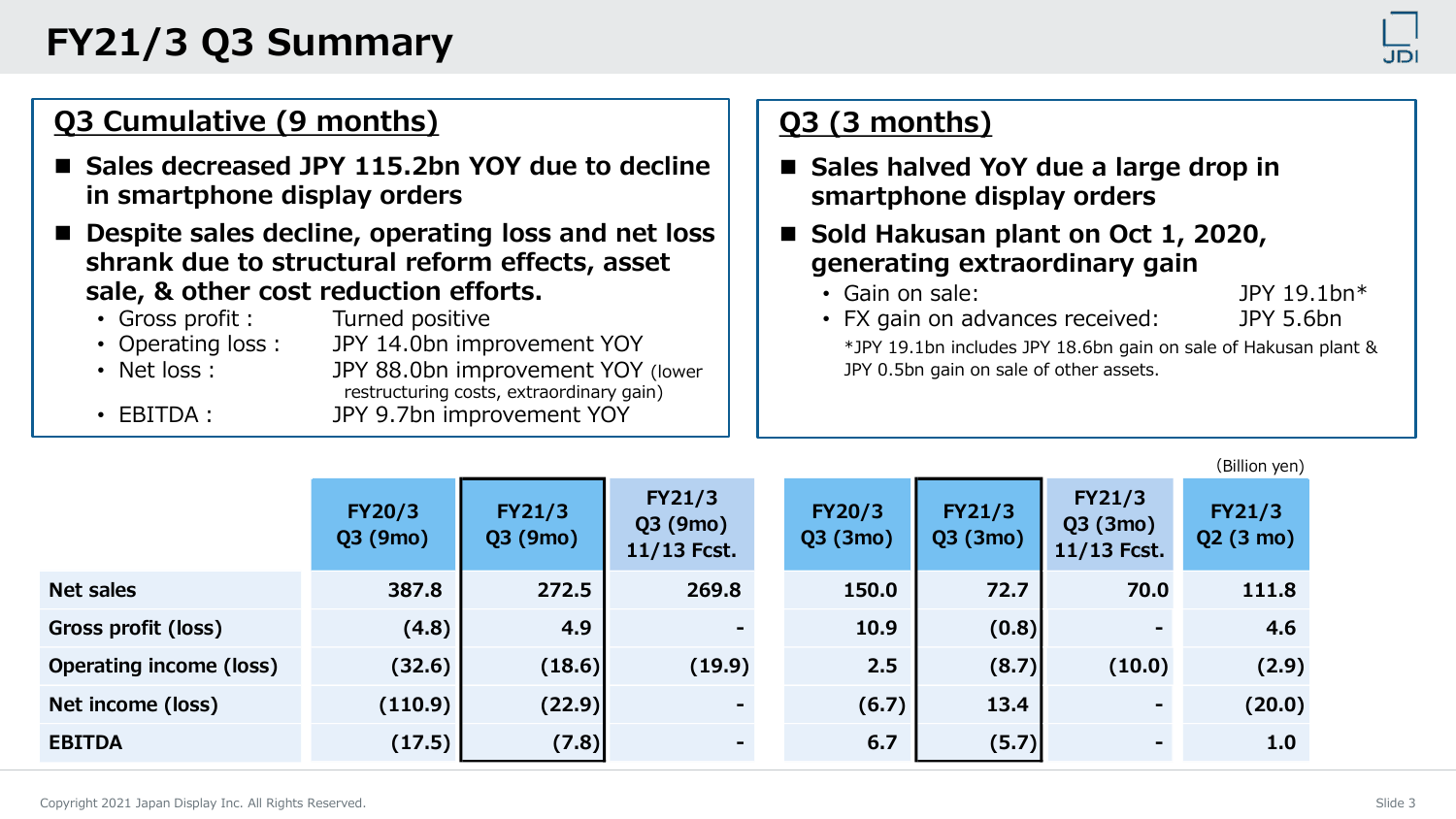



#### **Product Category Details**

Note: Q3 (3 months) sales are in parentheses

- **■ Mobile (US/Europe: JPY 25.3bn, China/other: JPY 8.5bn, Total: -70% YoY)**
	- Weak on lower demand due to expanded customer adoption of OLED smartphones

#### **■ Automotive(JPY 24.0bn, -12% YoY)**

• Sales fell YoY as decline in automobile shipments continued in major countries (except China). Have recovered since Q2 after unprecedented sales drop in Q1

#### **■ Non-mobile(JPY 15.0bn, +27% YoY)**

• Sales increased due to increased orders for OLED for wearables and ultra-high resolution LCD for VR, both new business areas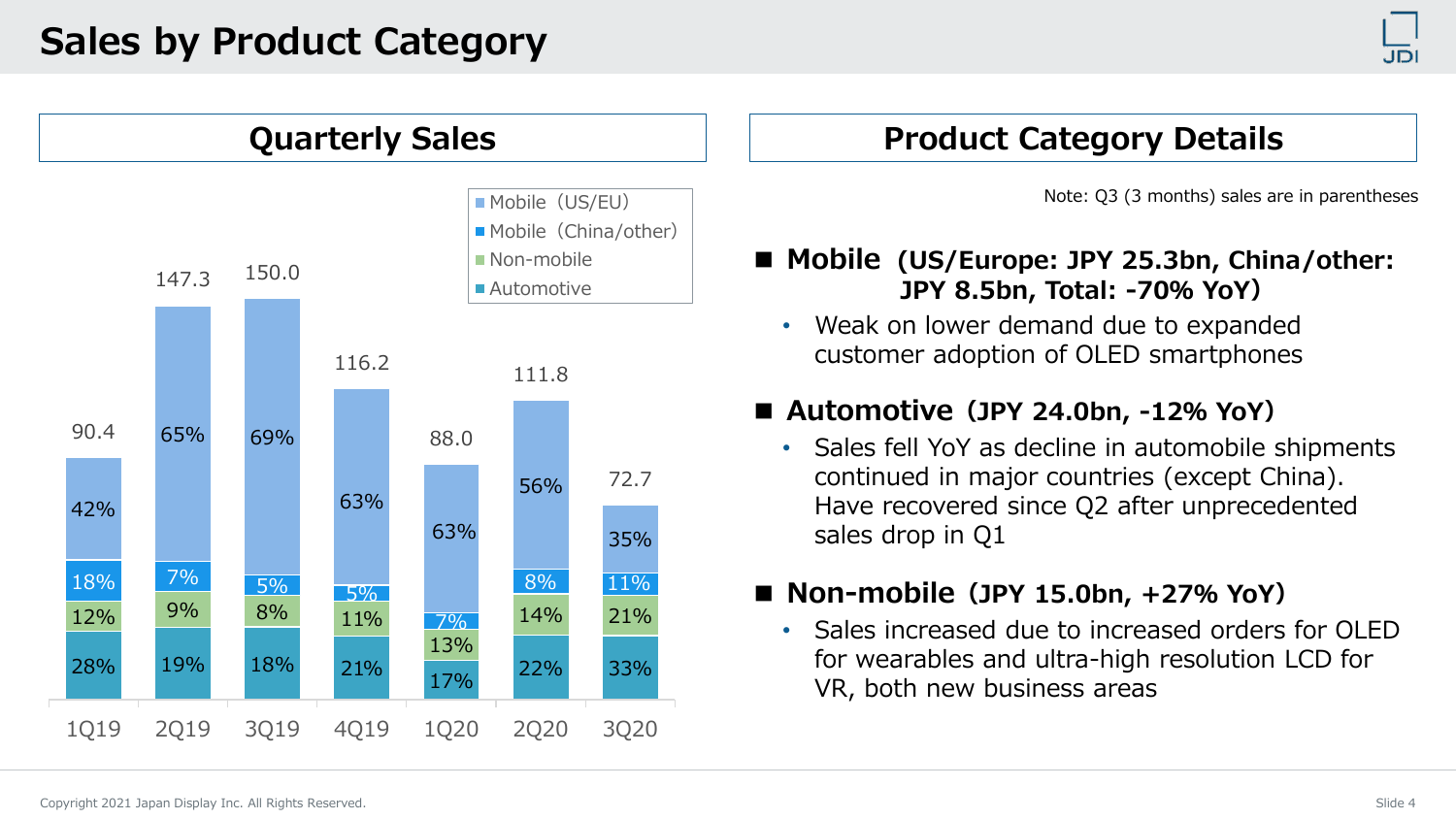#### **FY21/3 Q3 Operating Results (9mo & 3mo)**

|                                                                                  |                 |                        |                    |                    |                    |                    |                    | (Billion yen) |
|----------------------------------------------------------------------------------|-----------------|------------------------|--------------------|--------------------|--------------------|--------------------|--------------------|---------------|
|                                                                                  | FY20/3<br>(9mo) | <b>FY21/3</b><br>(9mo) | YoY<br>Chg         | FY20/3 Q3<br>(3mo) | FY21/3 Q3<br>(3mo) | YoY<br>Chg         | FY21/3 Q2<br>(3mo) | QoQ<br>Chg    |
| <b>Net sales</b>                                                                 | 387.8           | 272.5                  | (115.2)            | 150.0              | 72.7               | (77.3)             | 111.8              | (39.0)        |
| Cost of sales                                                                    | 392.5           | 267.6                  | (124.9)            | 139.1              | 73.5               | (65.6)             | 107.2              | (33.7)        |
| Gross profit (loss)                                                              | (4.8)           | 4.9                    | $+9.6$             | 10.9               | (0.8)              | (11.7)             | 4.6                | (5.4)         |
| SG&A                                                                             | 27.9            | 23.5                   | (4.3)              | 8.4                | 8.0                | (0.4)              | 7.5                | $+0.5$        |
| <b>Operating income (loss)</b>                                                   | (32.6)          | (18.6)                 | $+14.0$            | 2.5                | (8.7)              | (11.3)             | (2.9)              | (5.9)         |
| Net non-op. income (expenses)                                                    | (14.1)          | (7.3)                  | $+6.8$             | (5.9)              | (2.0)              | $+3.9$             | (3.5)              | $+1.5$        |
| Ordinary income (loss)                                                           | (46.7)          | (26.0)                 | $+20.8$            | (3.4)              | (10.8)             | (7.4)              | (6.4)              | (4.3)         |
| Net extraordinary income (loss)                                                  | (62.6)          | 3.9                    | $+66.5$            | (2.9)              | 24.2               | $+27.1$            | (13.1)             | $+37.3$       |
| Income (loss) before income taxes                                                | (109.3)         | (22.0)                 | $+87.3$            | (6.3)              | 13.4               | $+19.7$            | (19.5)             | $+32.9$       |
| Net income (loss) attributable<br>to owners of the parent                        | (110.9)         | (22.9)                 | $+88.0$            | (6.7)              | 13.4               | $+20.1$            | (20.0)             | $+33.4$       |
| <b>EBITDA</b>                                                                    | (17.5)          | (7.8)                  | $+9.7$             | 6.7                | (5.7)              | (12.4)             | 1.0                | (6.7)         |
| Avg. FX rate (JPY/USD)                                                           | 108.7           | 106.1                  |                    | 108.8              | 104.5              |                    | 106.2              |               |
| Q-End FX rate (JPY/USD)                                                          | 109.6           | 103.5                  |                    | 109.6              | 103.5              |                    | 105.8              |               |
| <major &="" changes="" extraordinary="" in="" items="" non-operating=""></major> |                 |                        | FY20/3 Q3<br>(9mo) | FY21/3 Q3<br>(9mo) | FY20/3 Q3<br>(3mo) | FY21/3 Q3<br>(3mo) | (Billion yen)      |               |
| Equity method investment loss (non-operating expense)                            |                 |                        | $-8.5$             |                    | $-4.3$             |                    |                    |               |
| Restructuring expenses & impairment losses (extraordinary loss)                  |                 |                        | $-62.2$            | $-21.4$            | $-2.5$             | $-0.7$             |                    |               |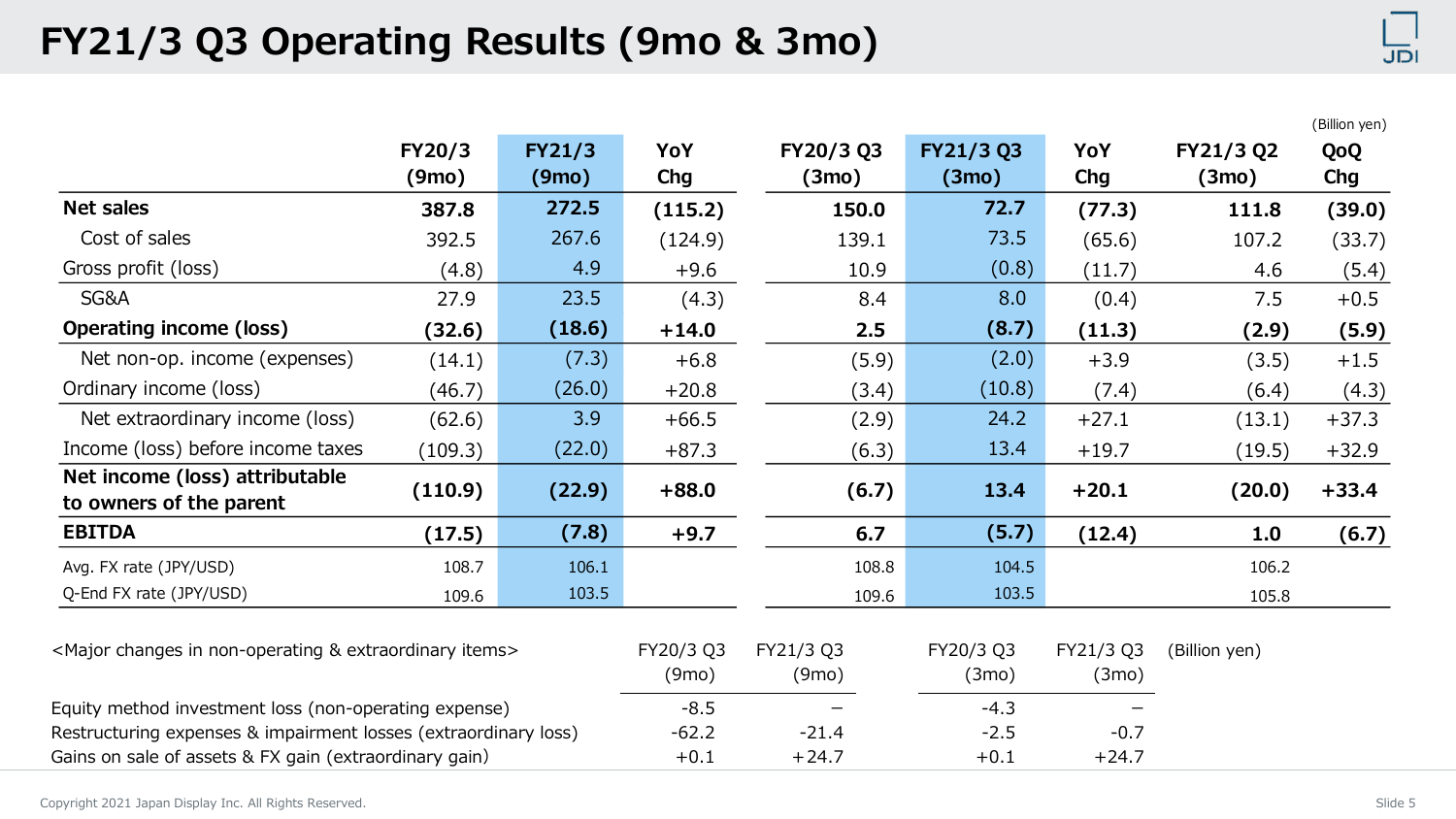#### **FY21/3 Q3 Operating Income Change Factors**



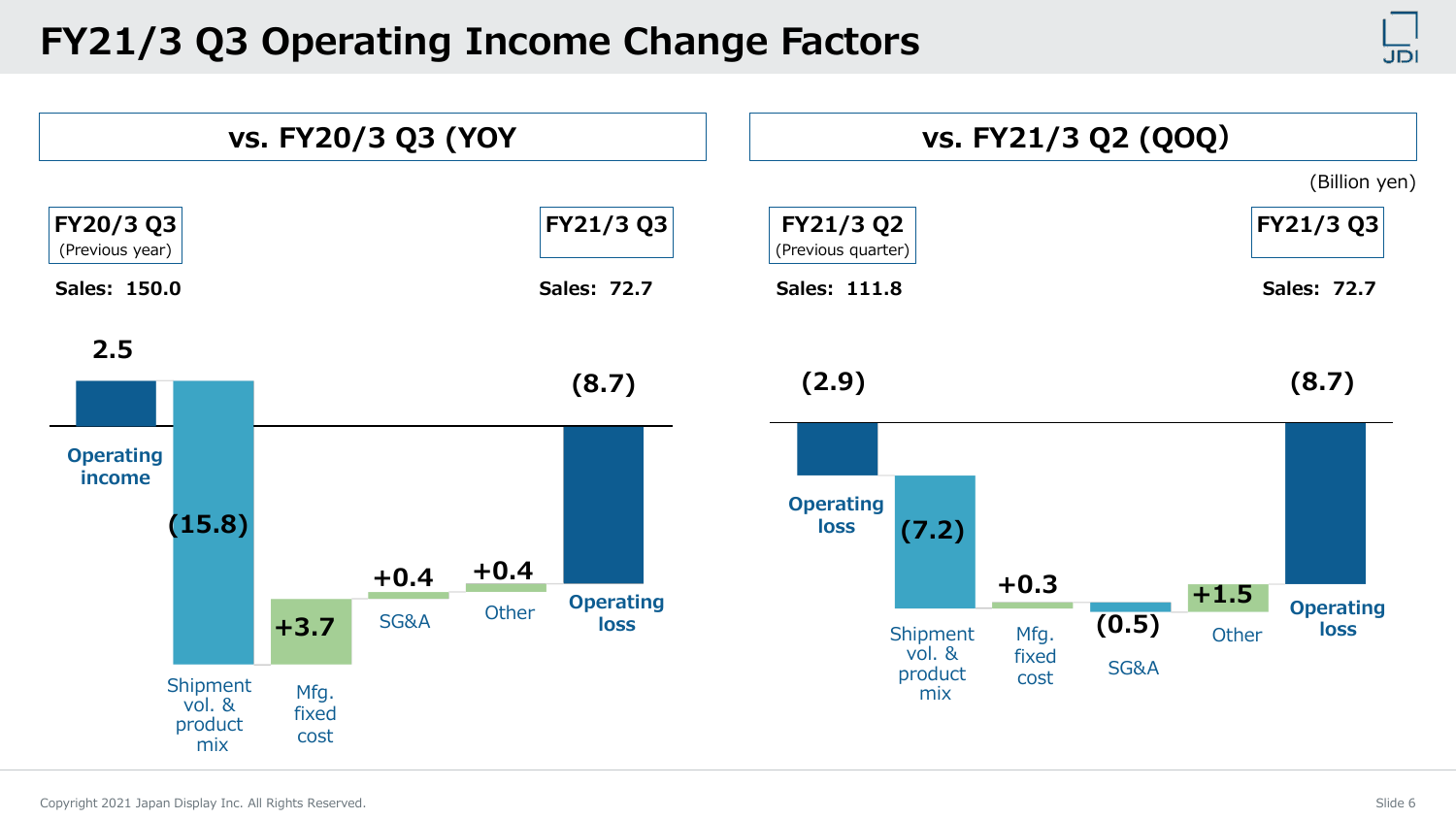#### **Balance Sheet & Cash Flow Statement**

| JD |  |
|----|--|

| <b>Balance Sheet</b> |  |
|----------------------|--|
|----------------------|--|

|                             |           |           | (Billion yen)    |
|-----------------------------|-----------|-----------|------------------|
|                             | FY20/3 Q4 | FY21/3 Q2 | <b>FY21/3 Q3</b> |
| Cash and deposits           | 66.7      | 49.8      | 54.2             |
| Accounts receivable - trade | 70.9      | 42.3      | 27.9             |
| Accounts receivable - other | 48.1      | 32.8      | 19.2             |
| Inventories                 | 39.1      | 41.5      | 40.7             |
| Other                       | 4.6       | 5.8       | 2.2              |
| Total current assets        | 229.4     | 172.1     | 144.2            |
| Total non-current assets    | 160.3     | 143.3     | 92.5             |
| <b>Total assets</b>         | 389.7     | 315.4     | 236.7            |
| Accounts payable - trade    | 89.3      | 66.5      | 46.9             |
| Interest-bearing debt       | 98.0      | 97.4      | 97.2             |
| Advances received           | 89.1      | 81.5      | 2.3              |
| Other liabilities           | 59.9      | 46.8      | 53.3             |
| <b>Total liabilities</b>    | 336.4     | 292.3     | 199.8            |
| <b>Total net assets</b>     | 53.4      | 23.1      | 36.9             |
| Shareholders' equity ratio  | 13.1%     | 6.6%      | 14.5%            |

| <b>Balance Sheet</b> |           |           | <b>Cash Flow</b> |                                |           |               |  |
|----------------------|-----------|-----------|------------------|--------------------------------|-----------|---------------|--|
|                      |           |           | (Billion yen)    |                                |           | (Billion yen) |  |
|                      | FY20/3 Q4 | FY21/3 Q2 | FY21/3 Q3        |                                | FY20/3 Q3 | FY21/3 Q3     |  |
|                      |           |           |                  |                                | (9mo)     | (9mo)         |  |
|                      | 66.7      | 49.8      | 54.2             | Income before income taxes     | (109.3)   | (22.0)        |  |
| : - trade            | 70.9      | 42.3      | 27.9             | Dep. & Amort.                  | 16.1      | 11.8          |  |
| : - other            | 48.1      | 32.8      | 19.2             | Working capital                | (10.6)    | 26.8          |  |
|                      | 39.1      | 41.5      | 40.7             | Advances received              | (11.7)    | (9.8)         |  |
|                      | 4.6       | 5.8       | 2.2              | Structural reform cost         | 62.2      | 10.5          |  |
|                      | 229.4     | 172.1     | 144.2            |                                |           |               |  |
| sets                 | 160.3     | 143.3     | 92.5             | Other                          | (5.3)     | (23.1)        |  |
|                      | 389.7     | 315.4     | 236.7            | CF from operating activities   | (58.6)    | (5.8)         |  |
| ade                  | 89.3      | 66.5      | 46.9             | Purchase of non-current assets | (13.8)    | (6.1)         |  |
|                      | 98.0      | 97.4      | 97.2             | Other                          | (1.5)     | (1.7)         |  |
|                      | 89.1      | 81.5      | 2.3              | CF from investing activities   | (15.3)    | (7.8)         |  |
|                      | 59.9      | 46.8      | 53.3             | CF from financing activities   | 54.6      | 1.2           |  |
|                      | 336.4     | 292.3     | 199.8            |                                |           |               |  |
|                      | 53.4      | 23.1      | 36.9             | Ending balance, cash & equiv.  | 49.1      | 53.9          |  |
| tio                  | 13.1%     | 6.6%      | 14.5%            | Free cash flow                 | (72.4)    | (11.8)        |  |

Note 1. Difference in balances of "cash & equivalent" in cash flow statement and "cash and deposits" in balance sheet as of the end of FY21/3 Q3 is 0.3 billion yen in deposits paid.

2. Free cash Flow = Operating cash flow + Purchase of non-current assets

3. On October 1, 2020, JDI transferred the assets of its Hakusan Plant. Following the transaction, JDI offset the transfer price of USD 675 million with USD 675 million of the advances received from its customer. Therefore, in the consolidated cash flow statement for FY21/3 Q3, this US dollar-denominated transaction was treated as a series of non-cash transactions. Accounting entries have been omitted for the amount equivalent to the income from the sale of fixed assets and the offset of the amount equivalent to advances received, excluding the effect of foreign exchange gains and losses.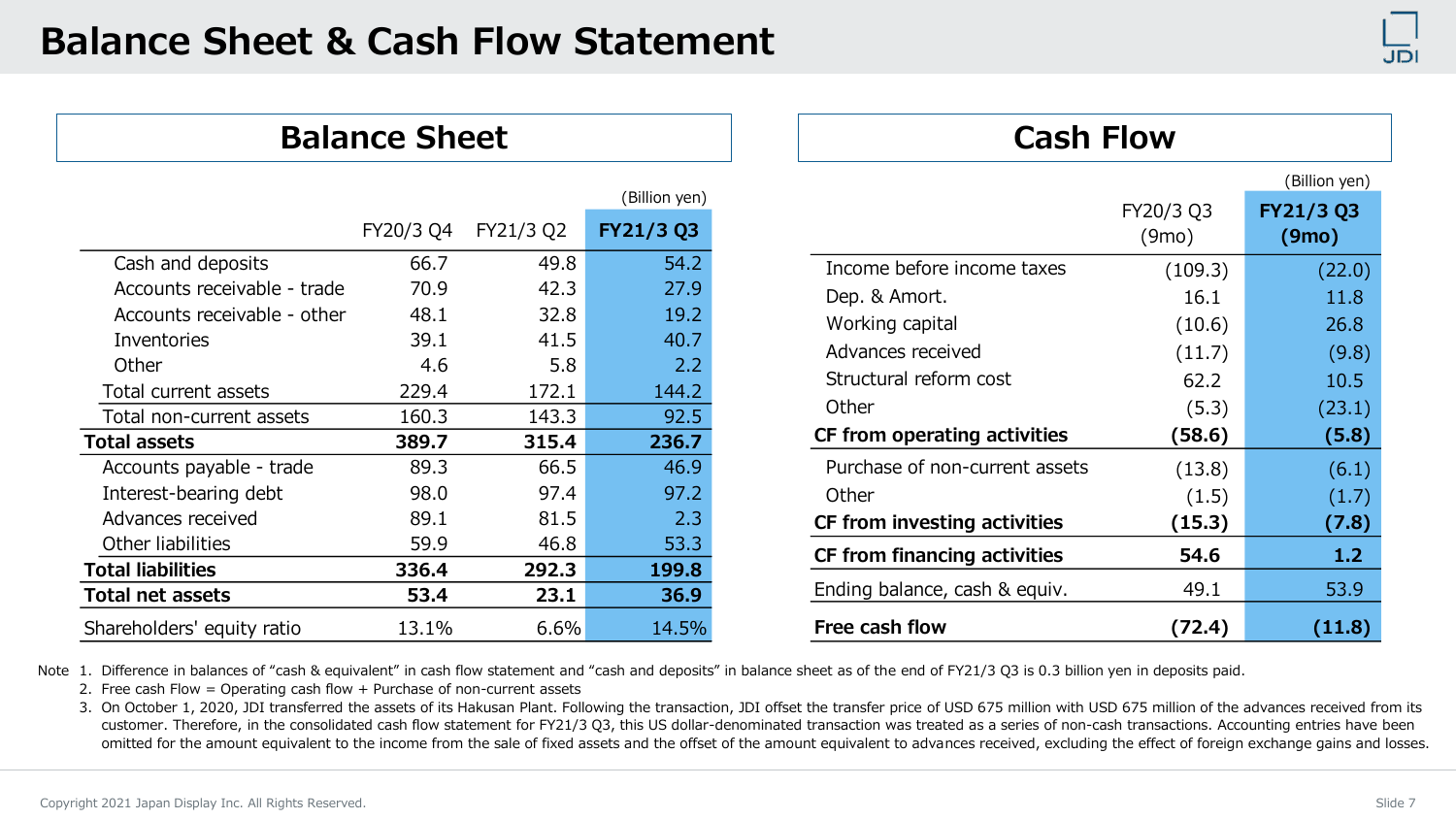#### **FY21/3 Outlook**



#### **Sales & Operating Income Forecast**

|                                             |                 |                          | (Billion yen)           | <b>Sales</b>                                                 |
|---------------------------------------------|-----------------|--------------------------|-------------------------|--------------------------------------------------------------|
|                                             |                 | <b>FY20/3</b>            | <b>FY21/3</b>           | • Revised sales foreca                                       |
|                                             |                 | <b>Full-year</b>         | <b>Full-year (Fcst)</b> | from JPY 330-350br                                           |
| <b>Net sales</b>                            |                 | 504.0                    | 342.5                   | • Q4 sales to decline<br>smartphone displays                 |
| <b>Operating income</b>                     |                 | (38.5)                   | (29.6)                  | of semiconductors a                                          |
|                                             |                 | Q4                       | Q4 (Fcst)               | production at JDI ar                                         |
| <b>Net sales</b><br><b>Operating income</b> |                 | 116.2                    | 70.0                    | • Component shortage<br>over the near-term.                  |
|                                             |                 | (5.9)                    | (11.0)                  | minimize impact                                              |
|                                             |                 |                          |                         | ■ Operating Income                                           |
| <b>Annual CAPEX and R&amp;D</b>             |                 |                          | (Billion yen)           | Despite sales decline                                        |
|                                             | FY20/3<br>(Act) | FY21/3<br>$(11/13$ Fcst) | FY21/3<br>$(2/10$ Fcst) | Q4 operating loss to<br>$\bullet$<br>rise in electricity cha |
| Capex<br>Dep.& amort                        | 16.1<br>20.7    | 11.5<br>15.0             | 10.0<br>14.8            | by soaring LNG price<br>on supply shortages                  |

| <b>Annual CAPEX and R&amp;D</b> | (Billion yen) |                |               |
|---------------------------------|---------------|----------------|---------------|
|                                 | FY20/3        | FY21/3         | FY21/3        |
|                                 | (Act)         | $(11/13$ Fcst) | $(2/10$ Fcst) |
| Capex                           | 16.1          | 11.5           | 10.0          |
| Dep.& amort                     | 20.7          | 15.0           | 14.8          |
| R&D                             | 10.3          | 8.6            | 8.6           |

#### **Outlook**

#### **■ Sales**

- Revised sales forecast announced on Nov 13, 2020 from JPY 330-350bn to JPY 342.5bn
- Q4 sales to decline YoY due to drop in orders for smartphone displays and impact of global shortages of semiconductors and other components on production at JDI and its customers
- Component shortage expected to persist, at least over the near-term. Working with customers to minimize impact

#### **■ Operating Income**

- Despite sales decline, operating loss to shrink YOY
- Q4 operating loss to expand YoY due to sales decline, rise in electricity charges at a domestic plant caused by soaring LNG prices, & component price increases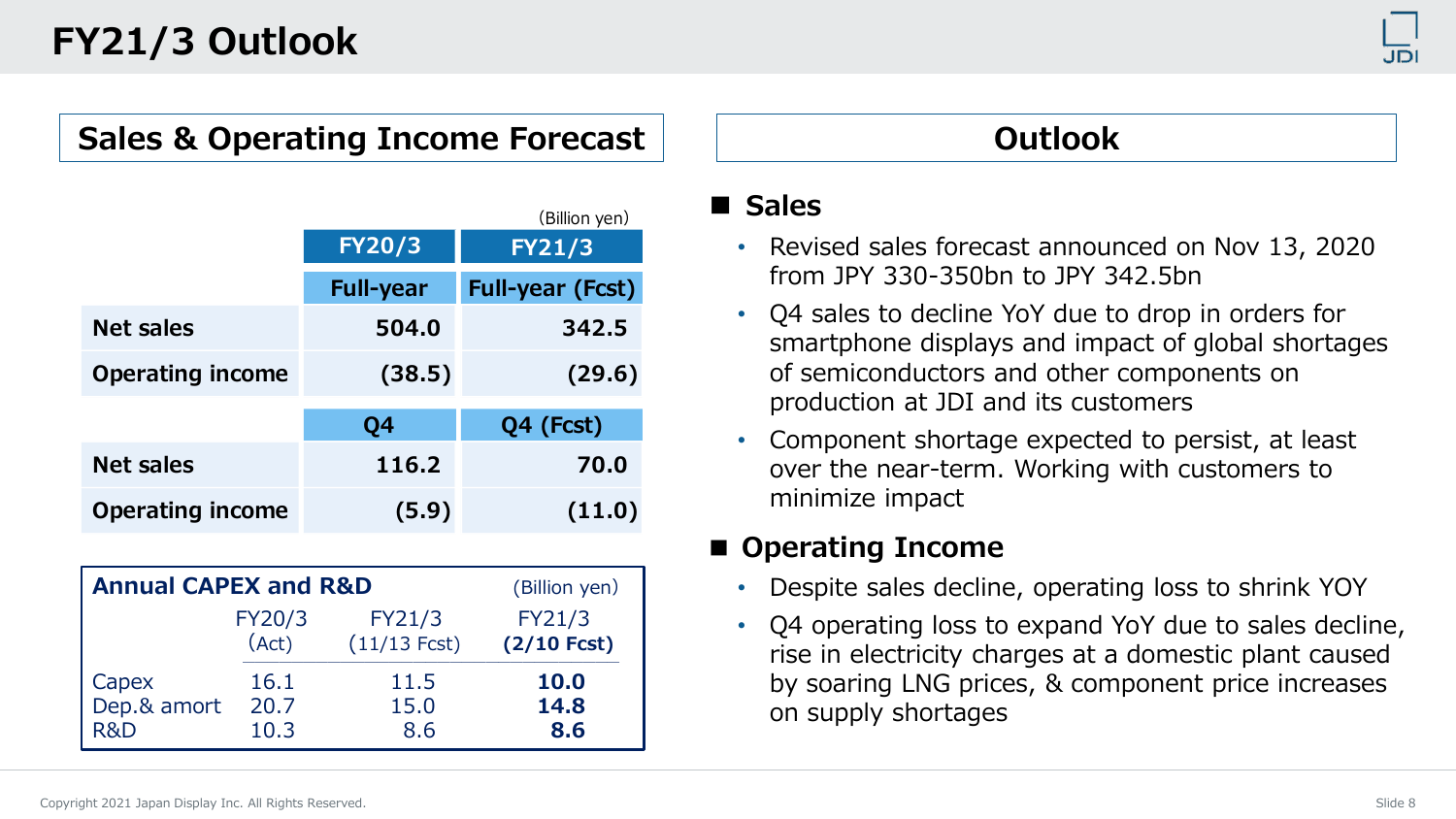Japan Display Inc. JDI

#### Strategic Direction

Scott Callon Chairman & CEO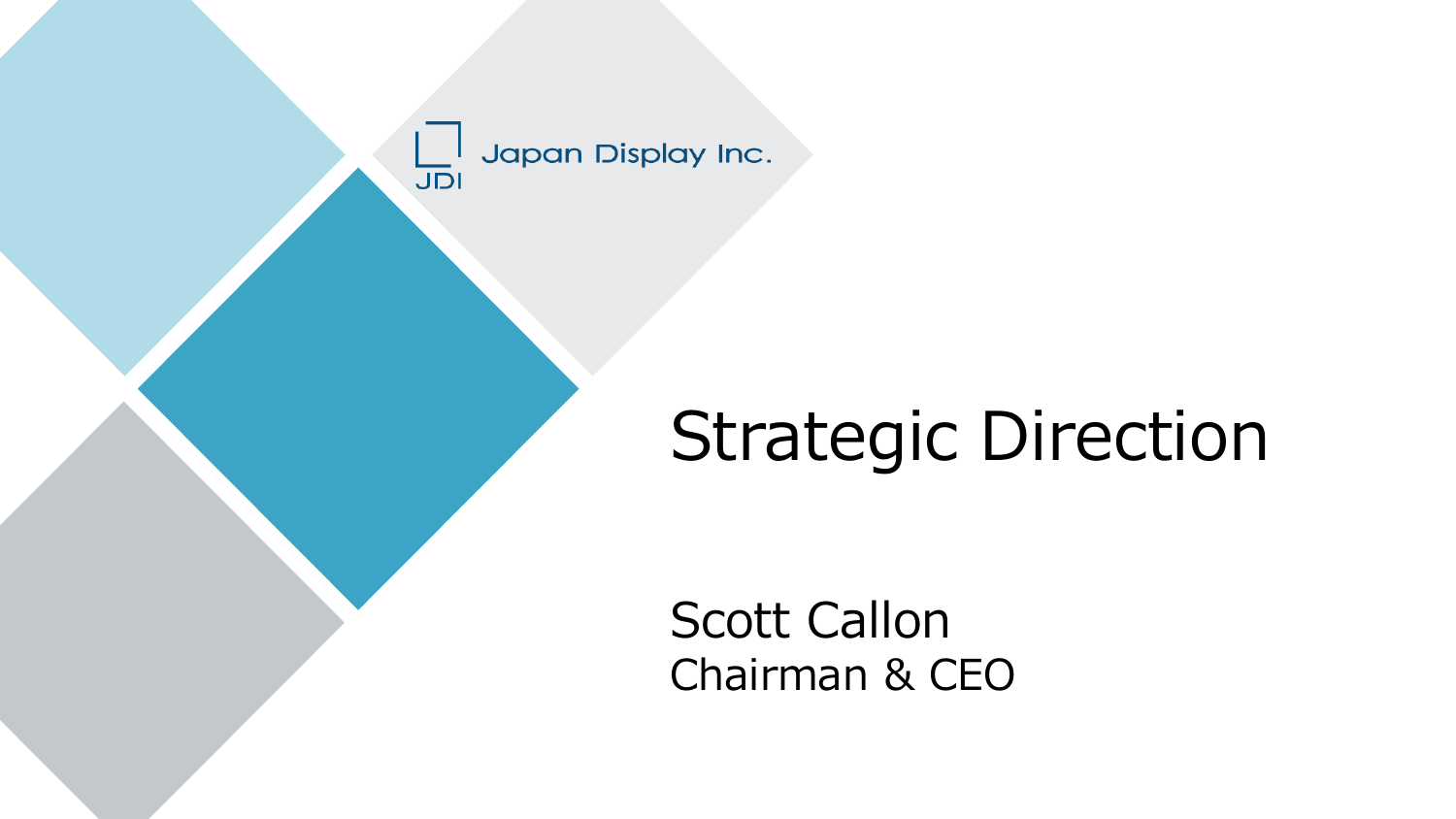

## **GAME CHANGE** Rebuilding JDI As A PersonalTech Company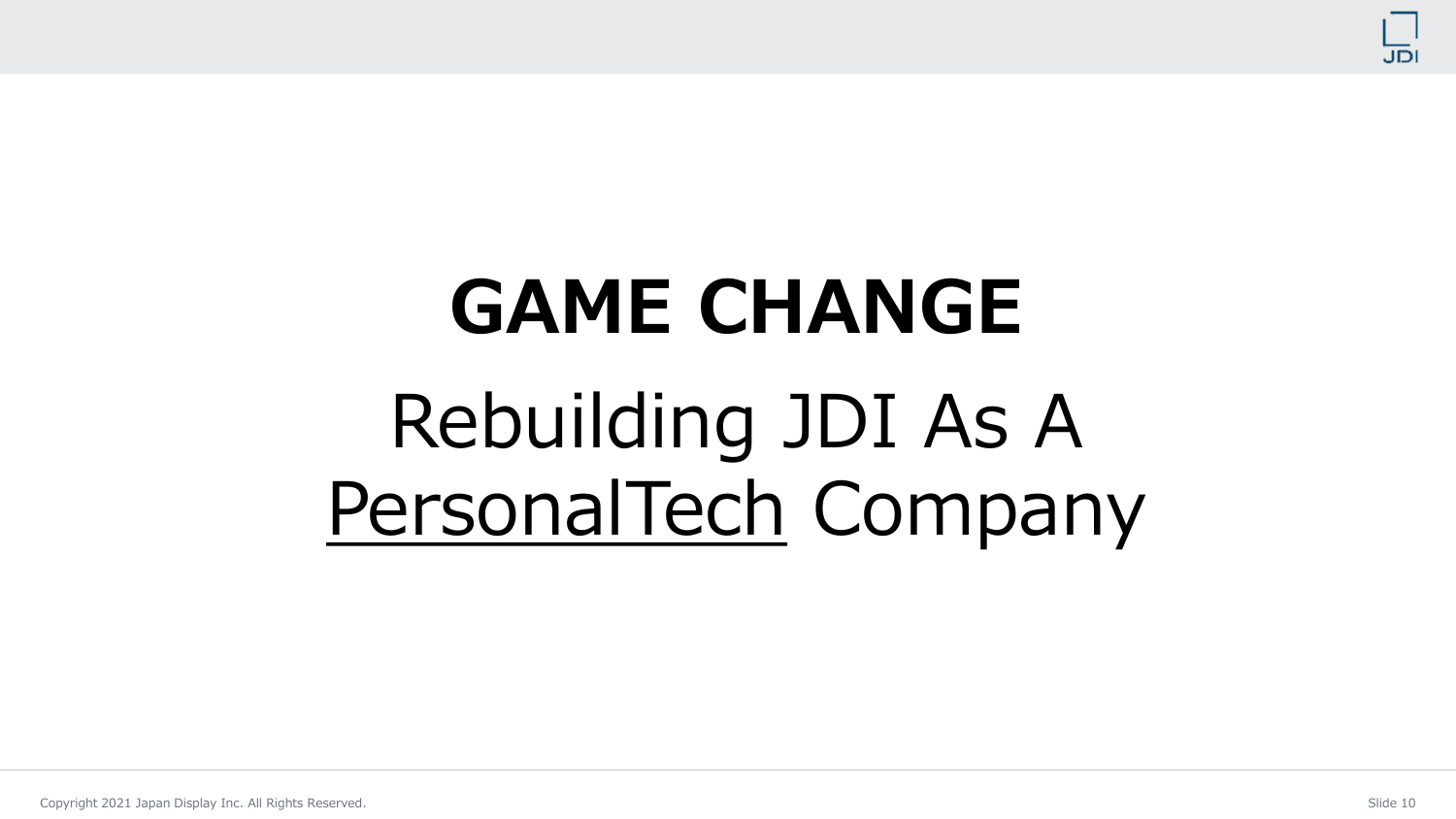

#### JDI Current Status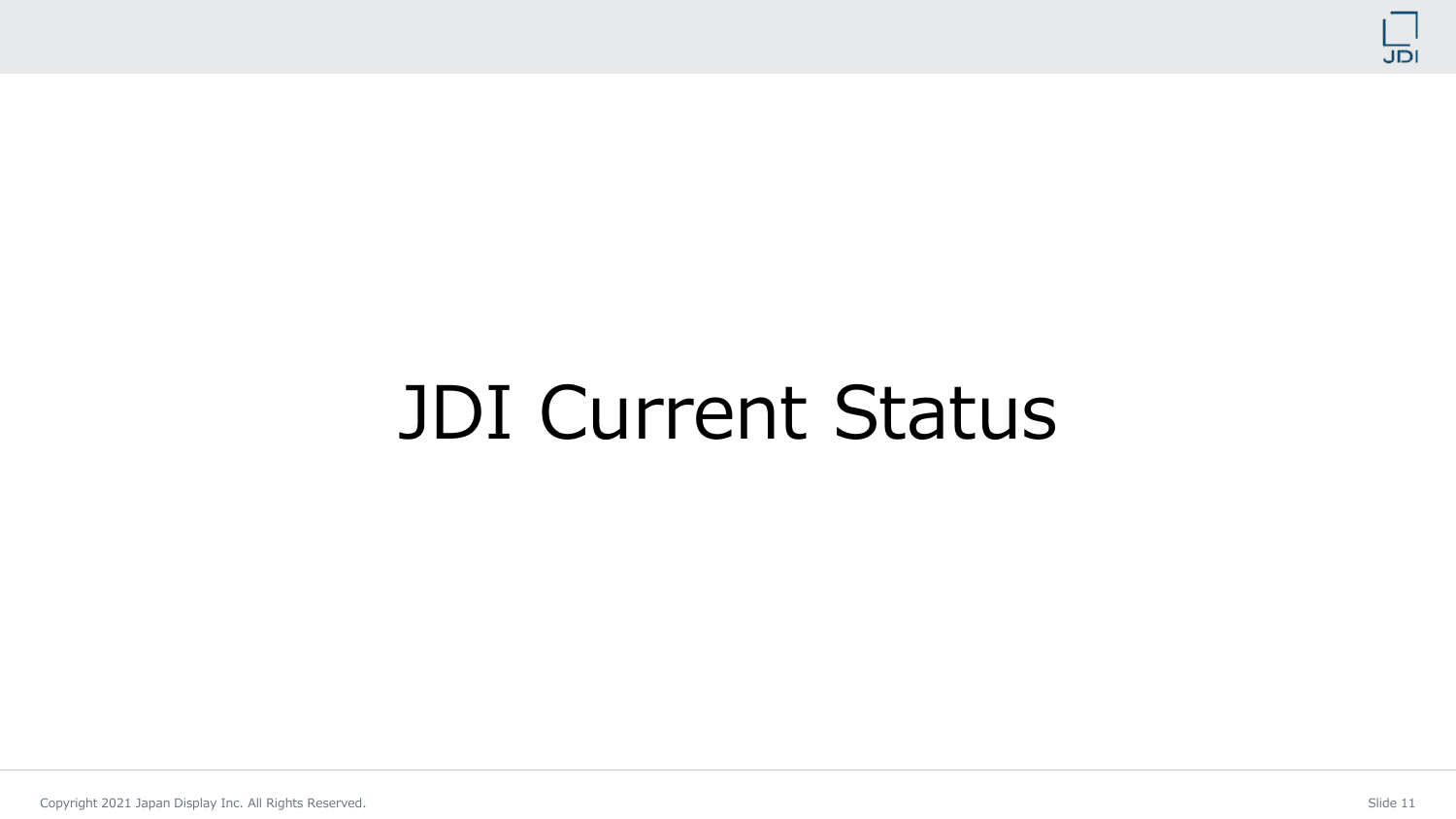

## World-Class Technology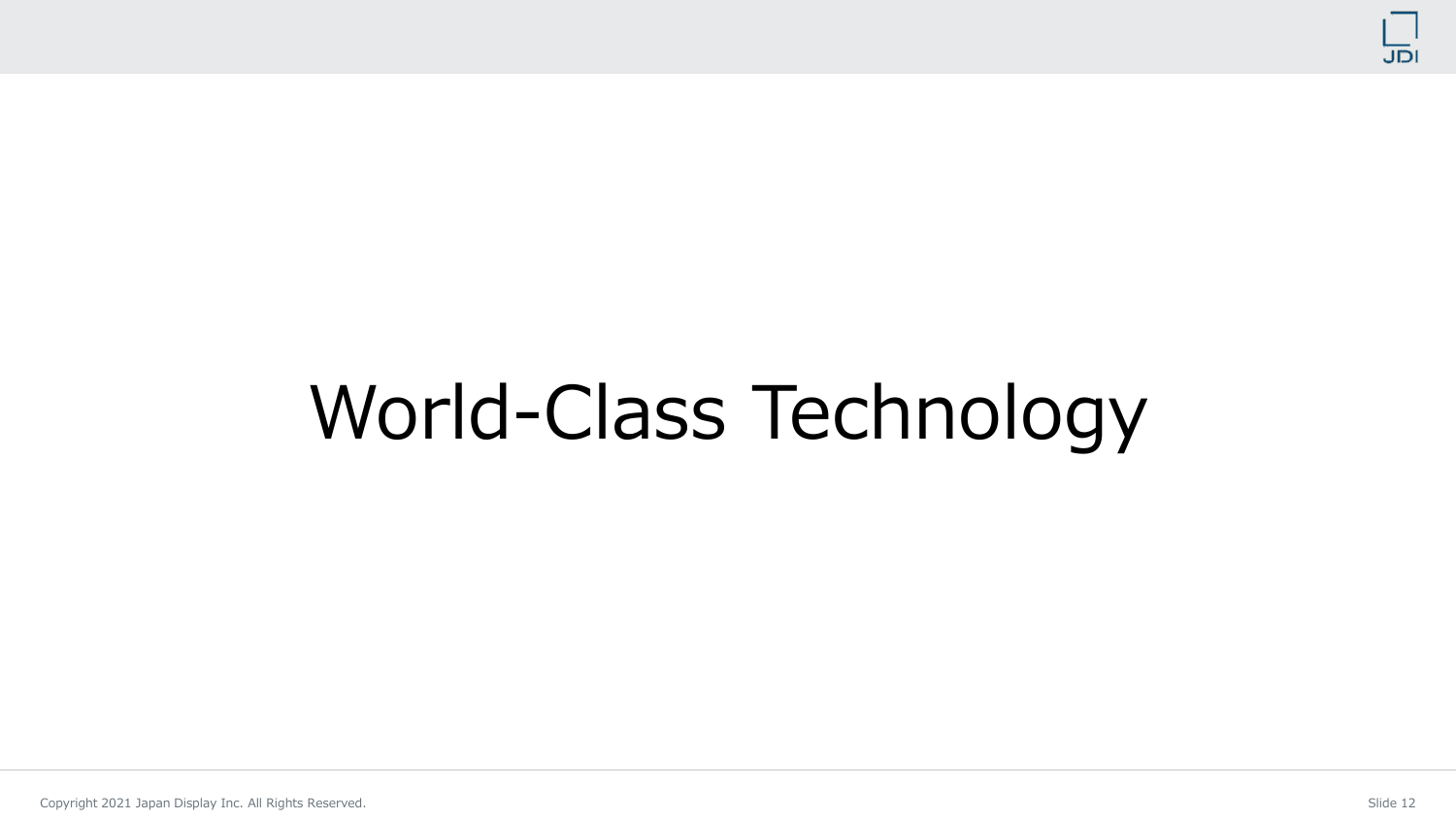

### World-Class People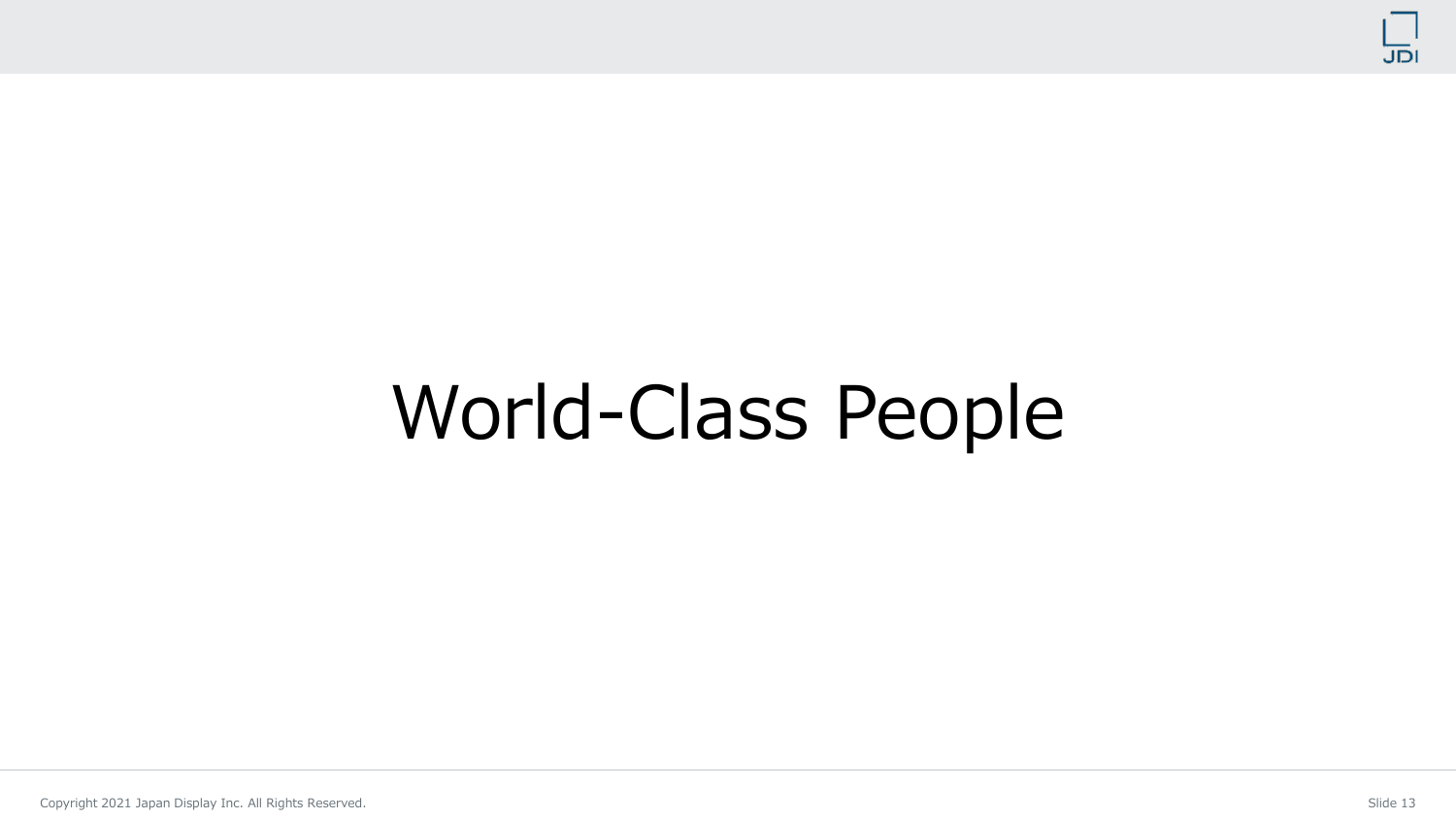

### World-Class Customer Trust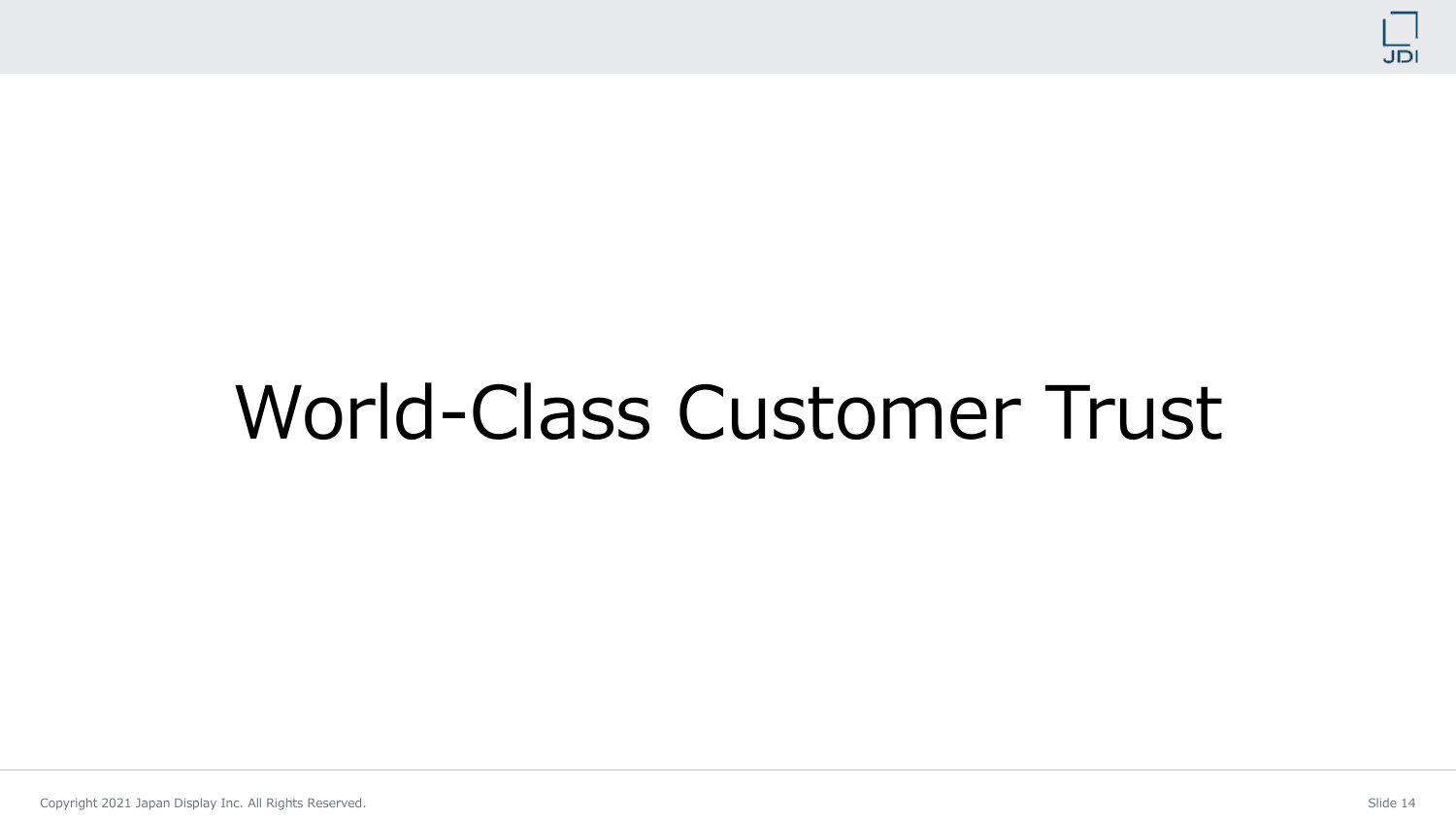

### Despite These Strengths, We Have Been Chronically Unprofitable For Years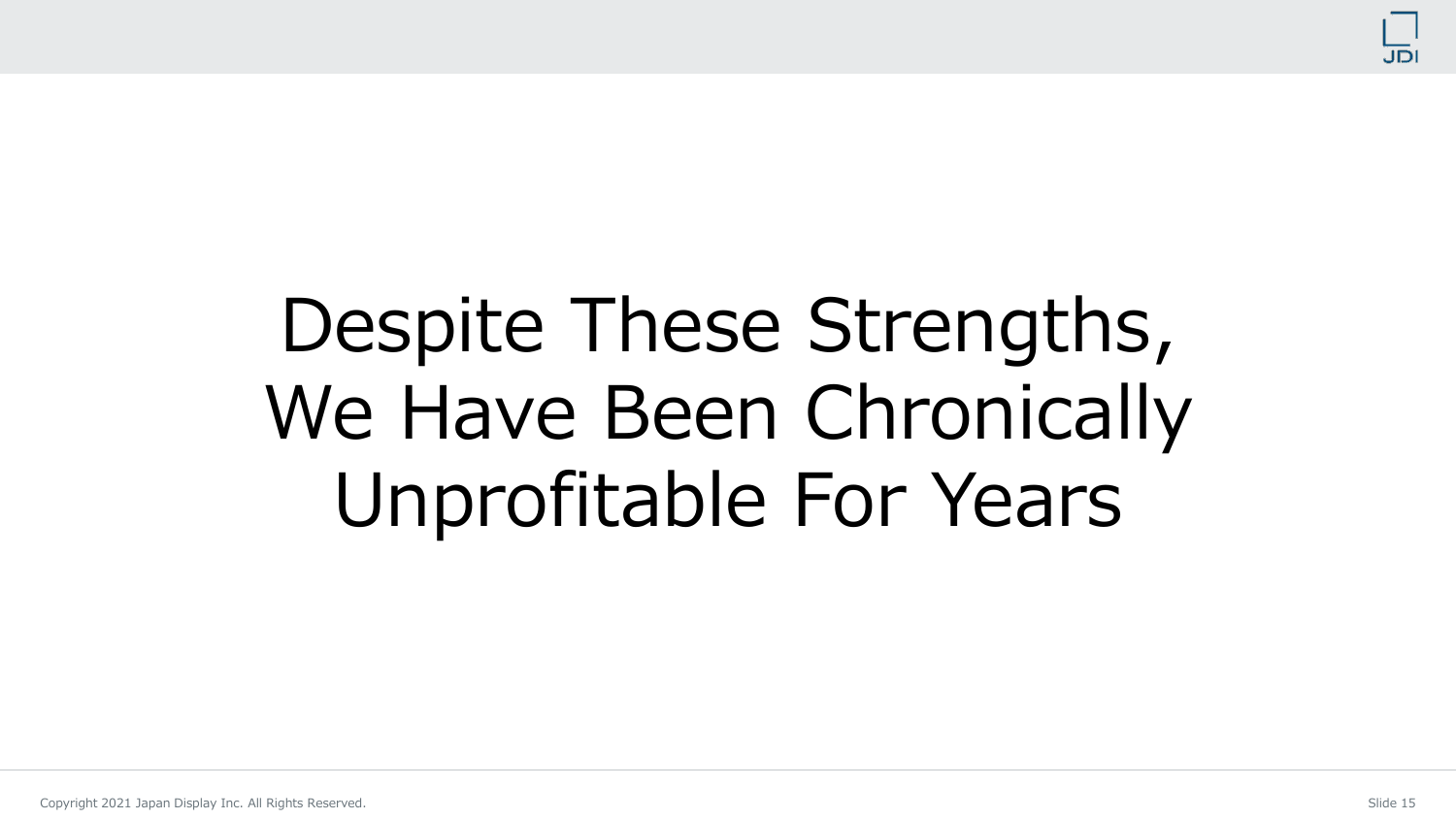

### What Do We Need To Do?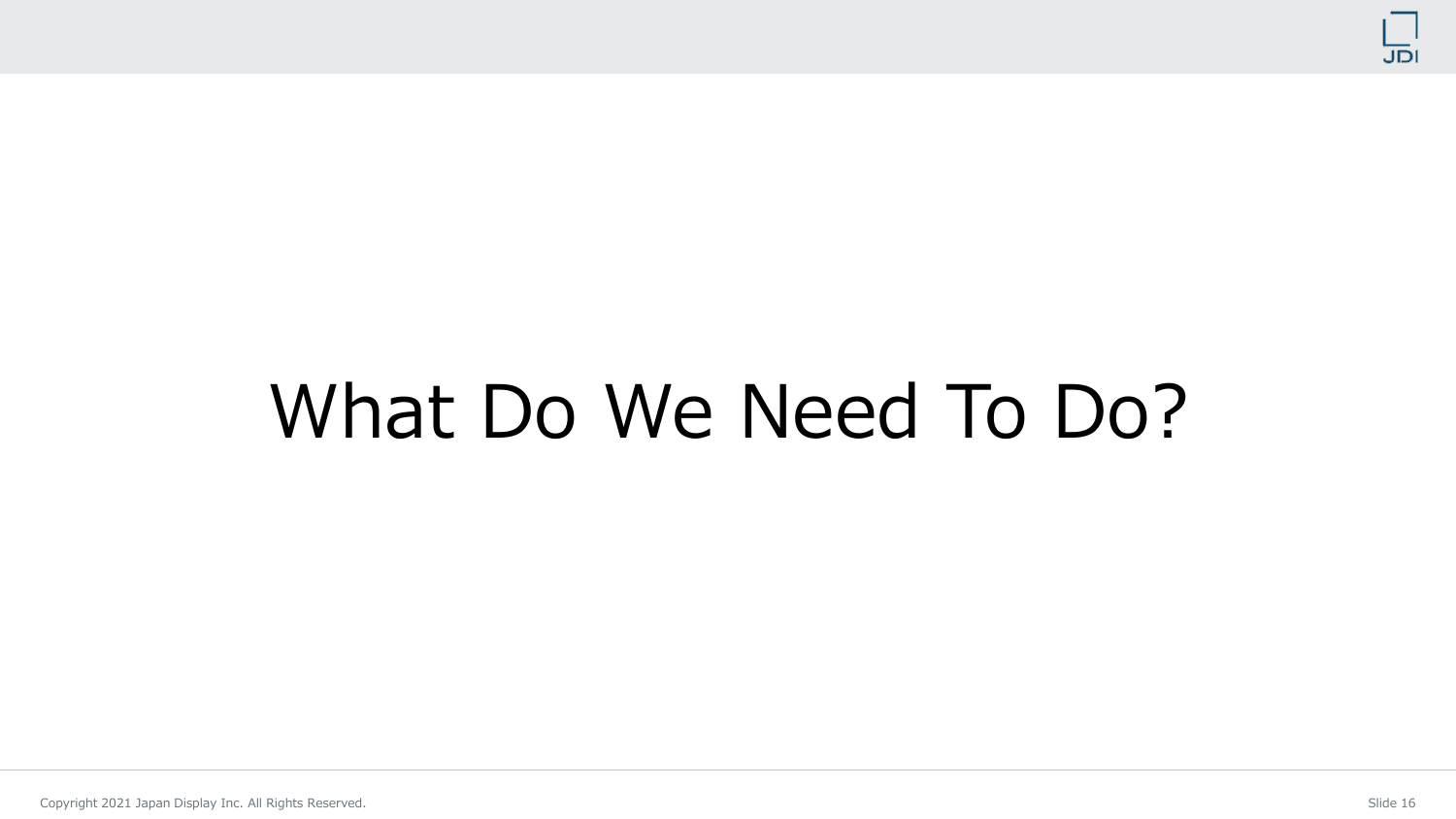

## 1. Rethink, Reposition, & Rebuild Based On First Principles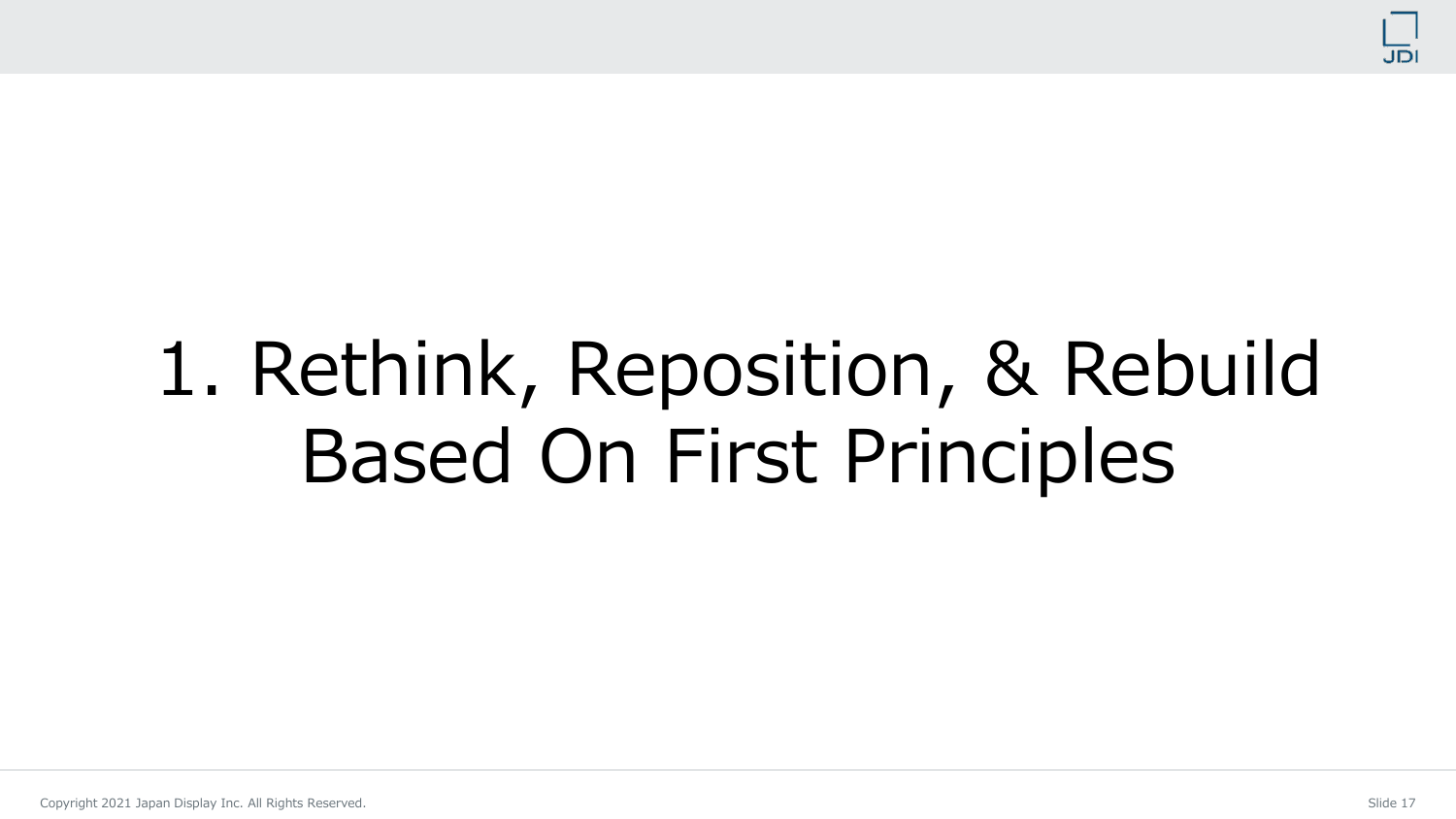

### We Exist To Serve Customers & The World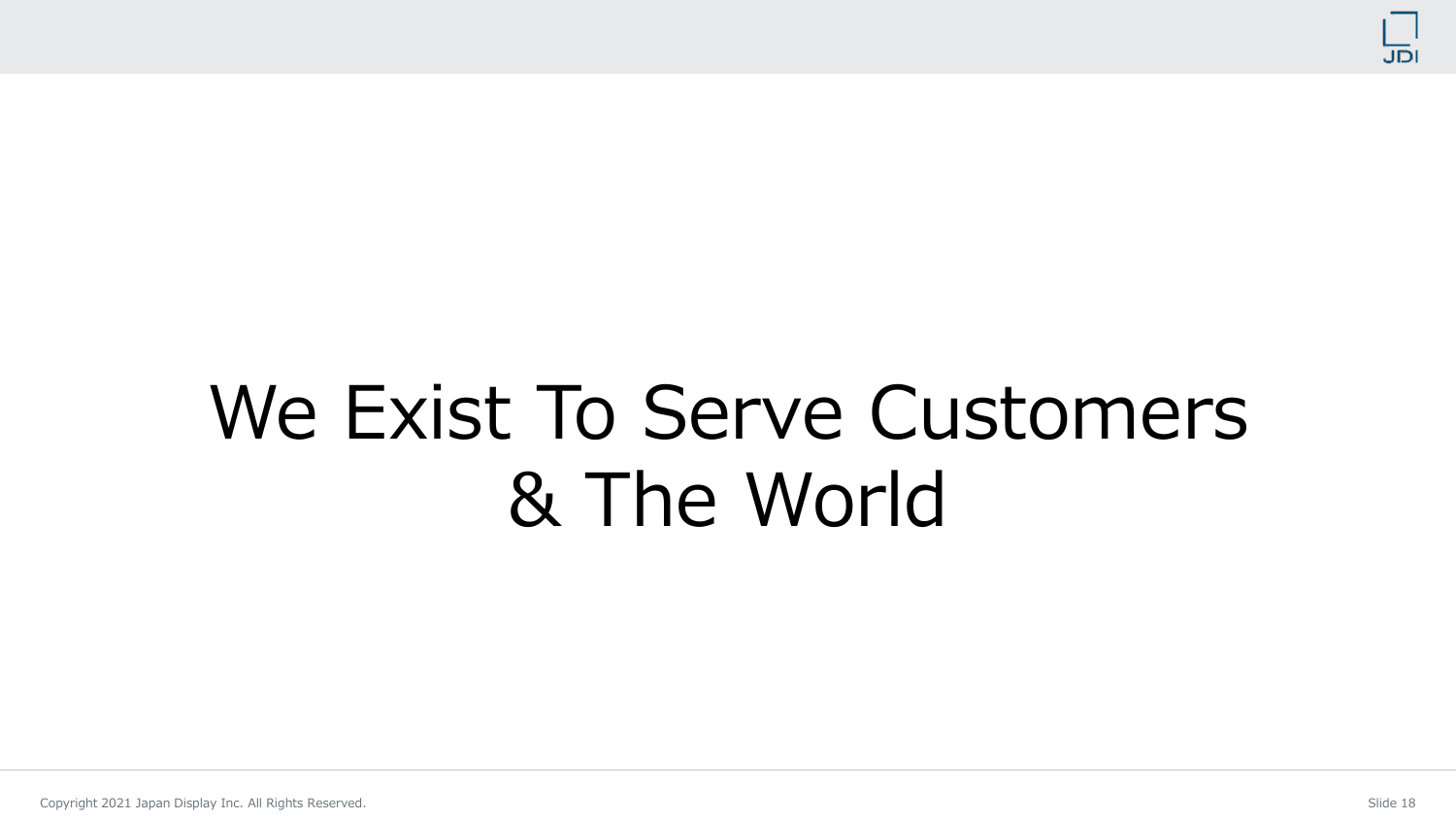

## 2. Go All-In On Being Different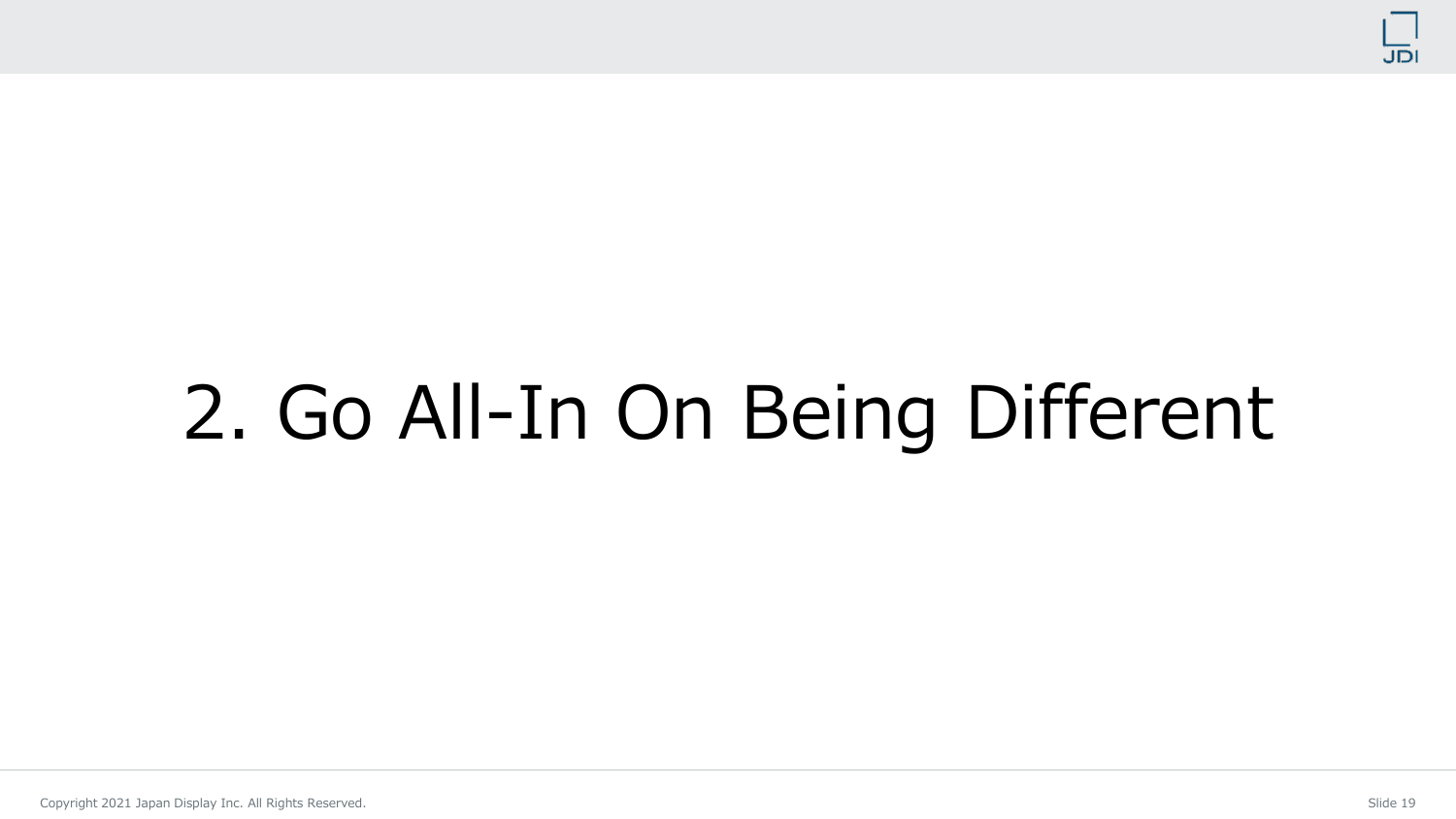

### 3. Radically Restructure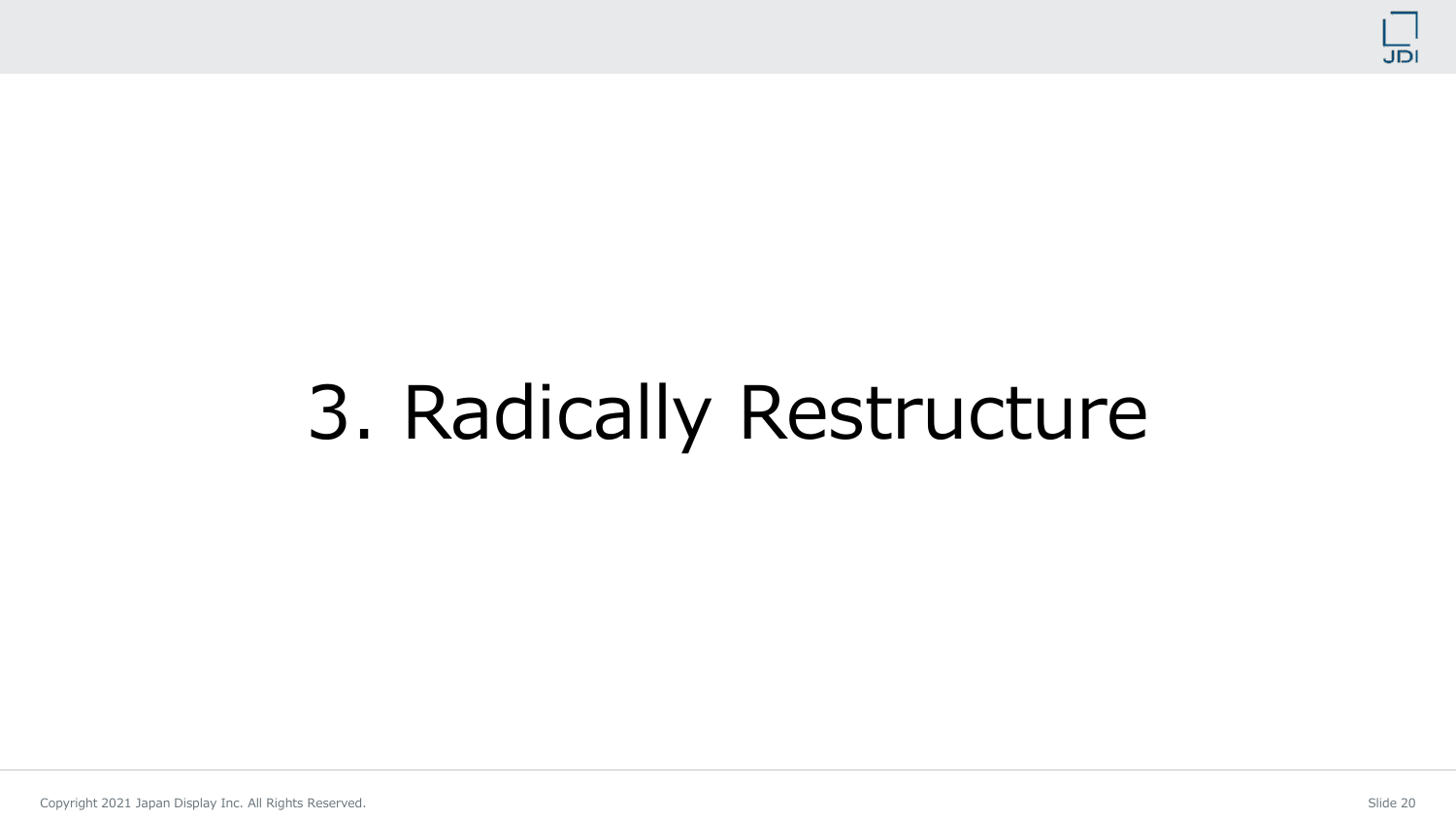

#### Cut Costs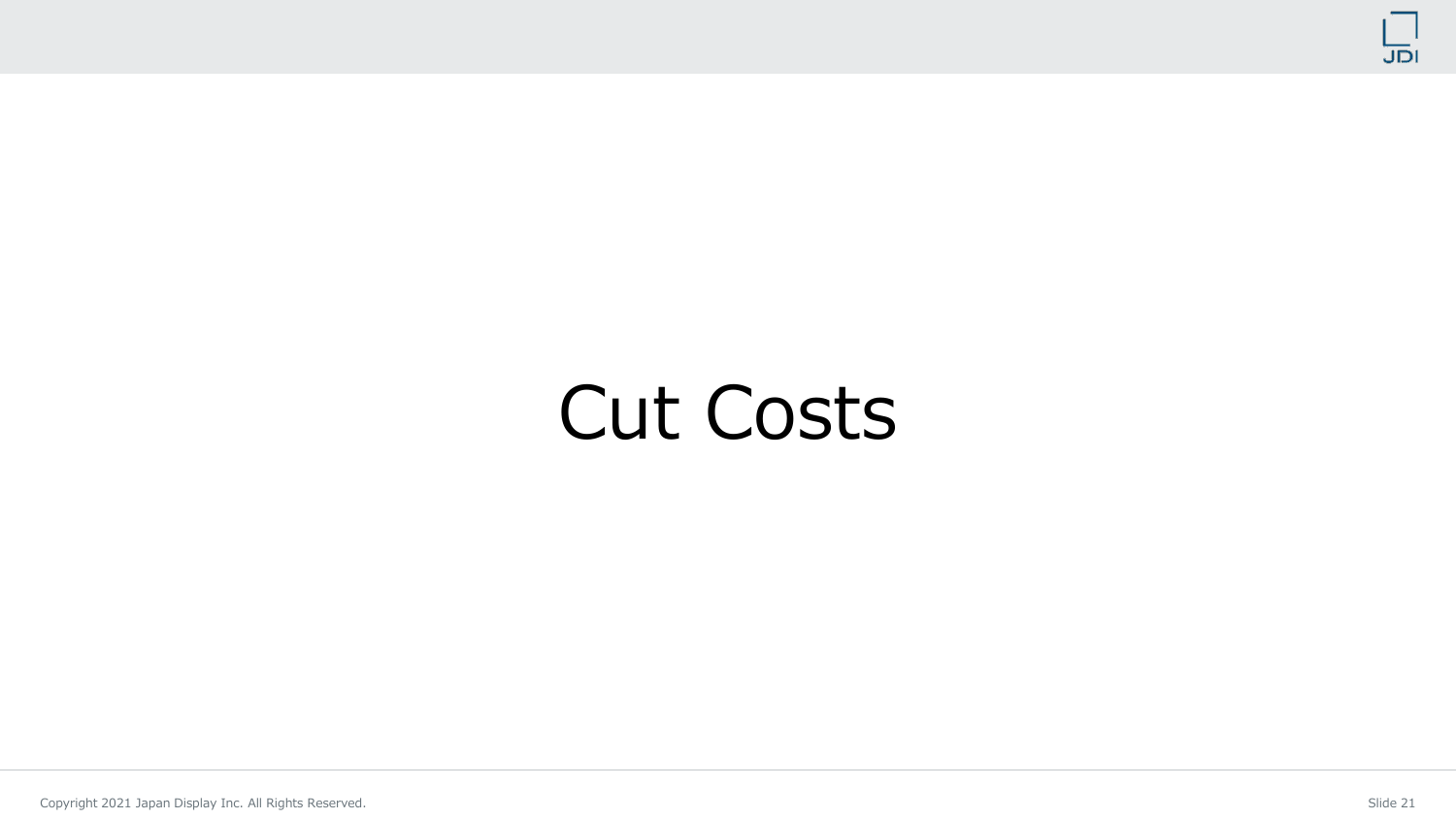

## Match The Organization To The Opportunity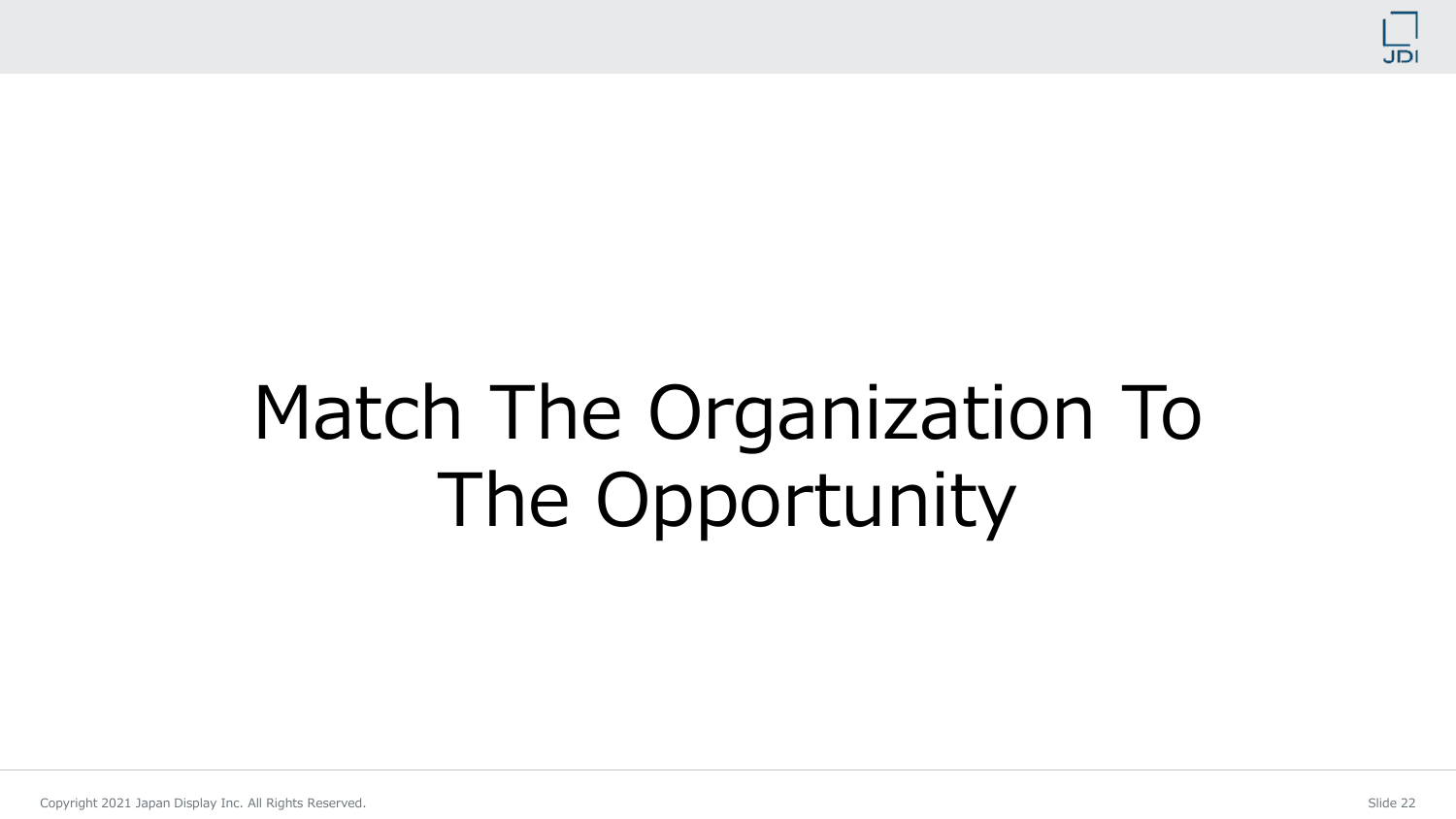

### 3X Our Speed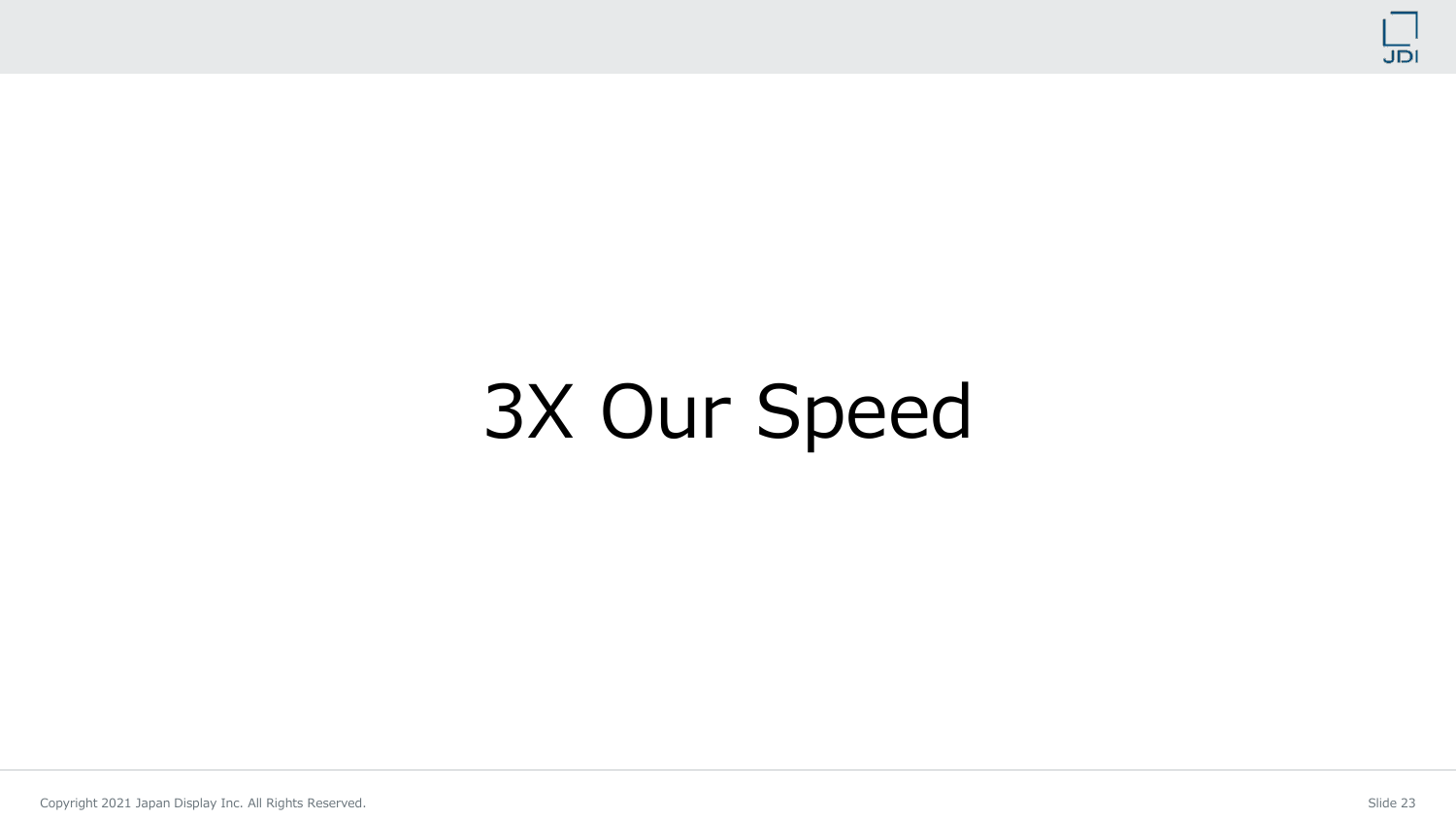

### Get Our Pricing & Product Mix Right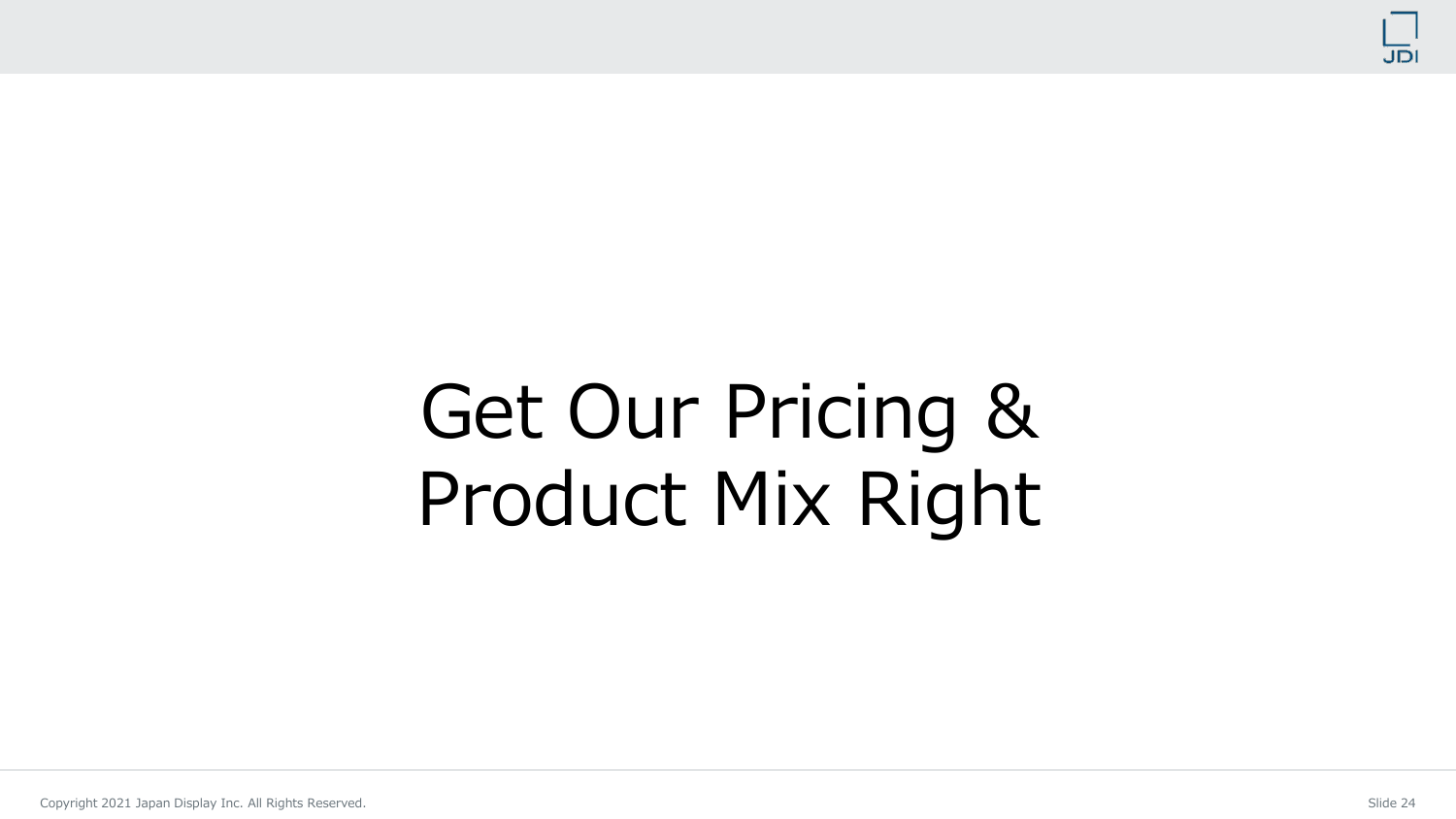

## Target EBITDA Positive In FY22/3 Q4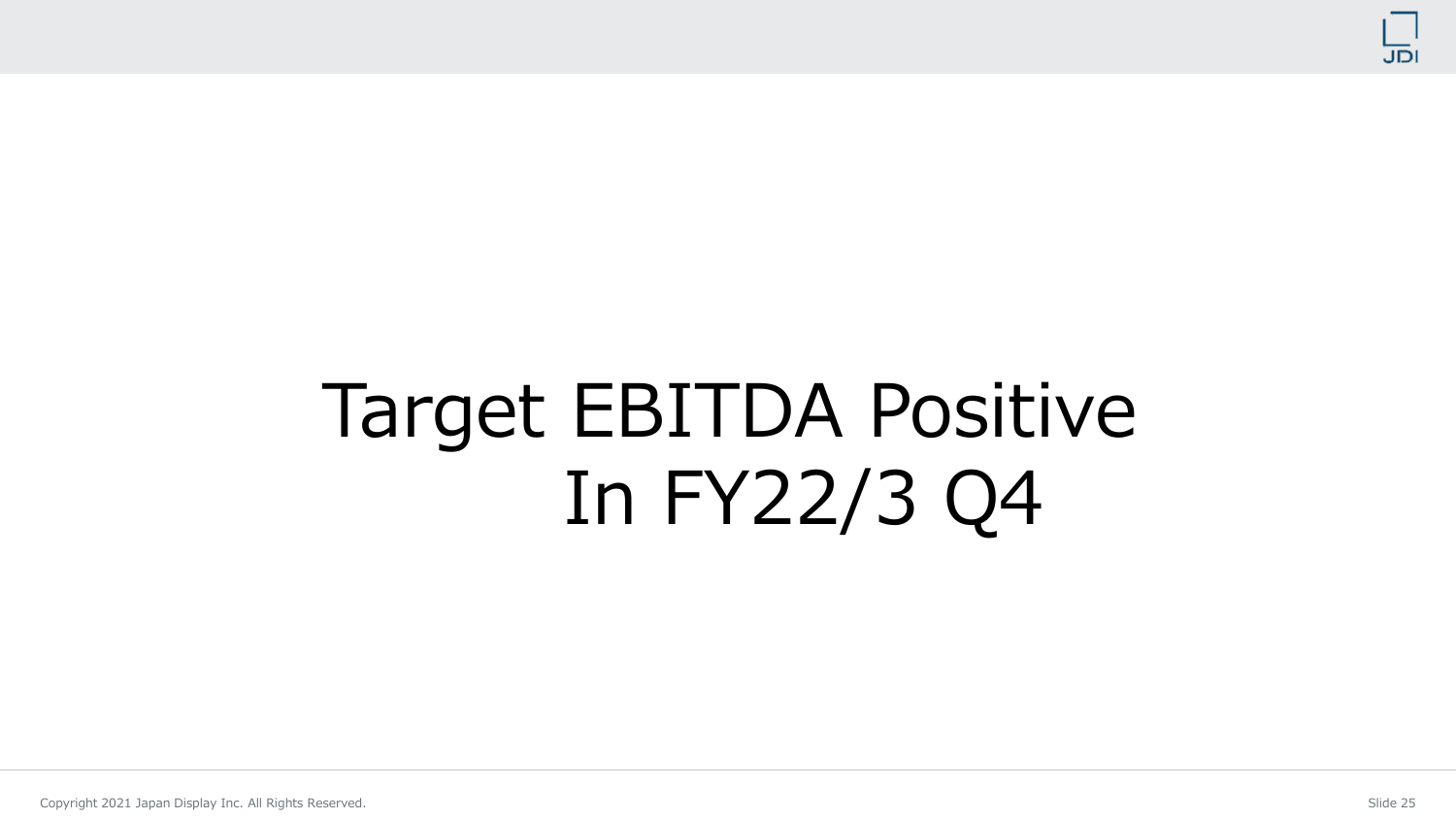

### 4. Build New Businesses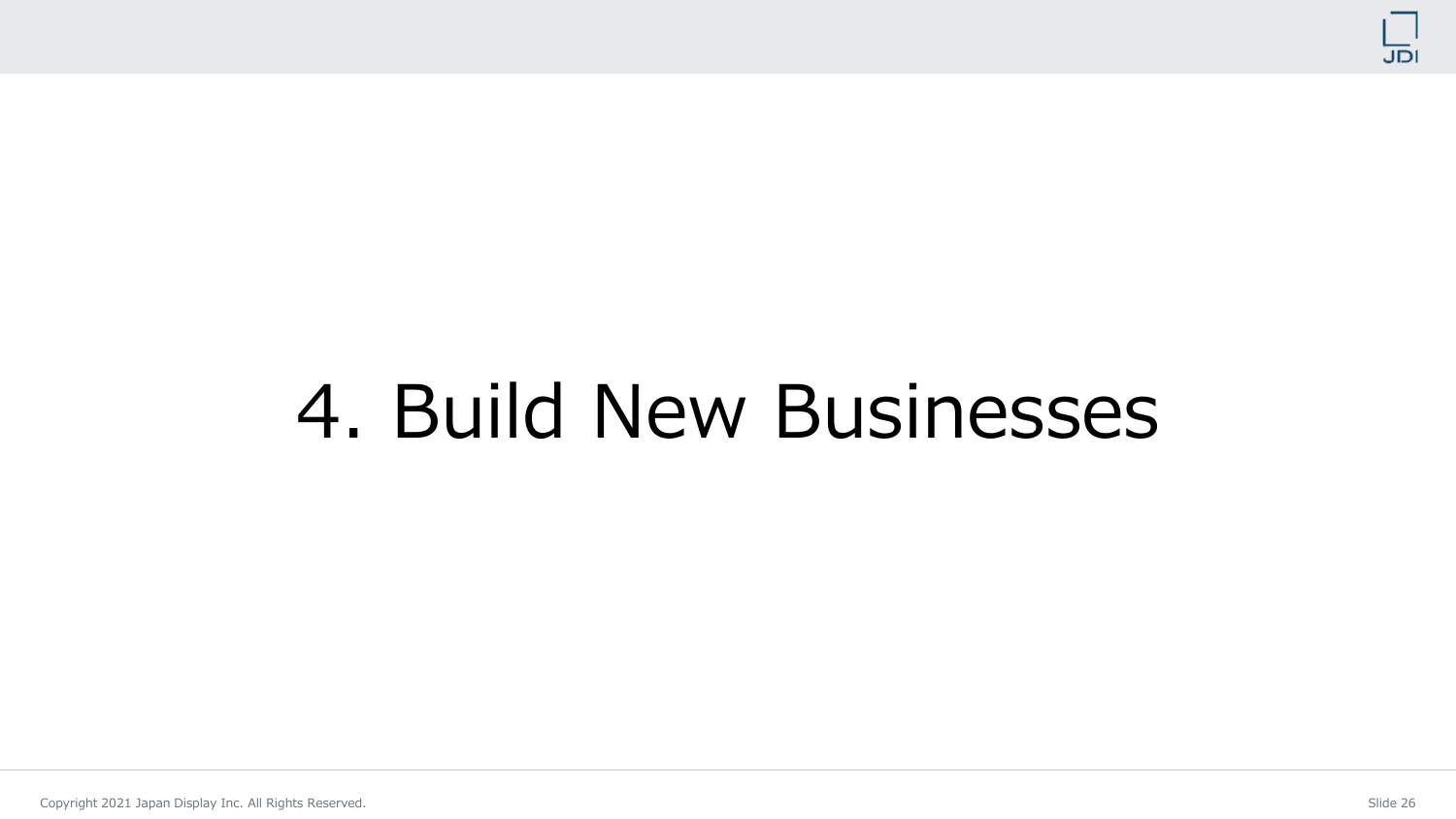

### Deploy Our Deep Technology Strengths In Radically New Ways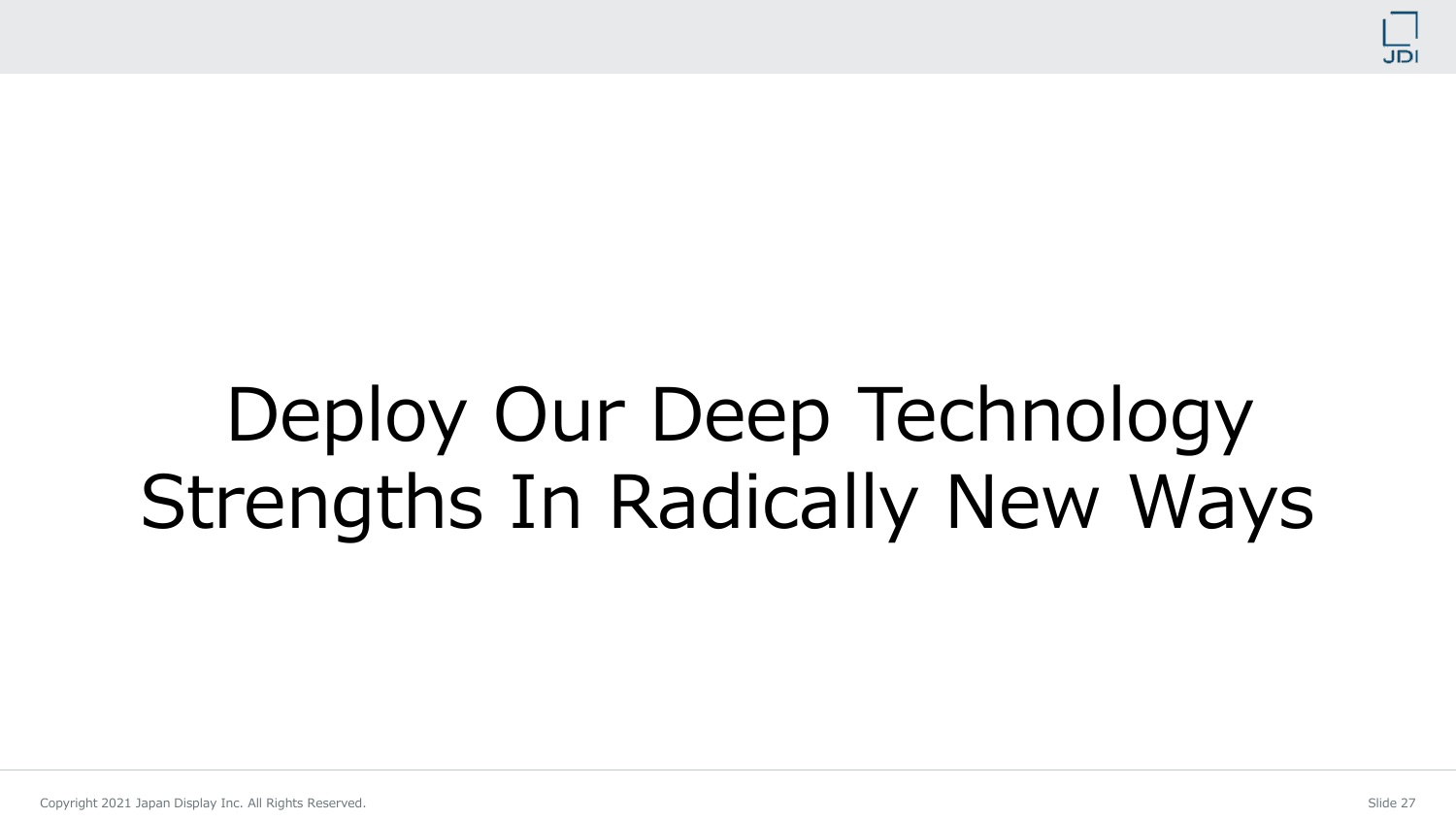

### Go Beyond Displays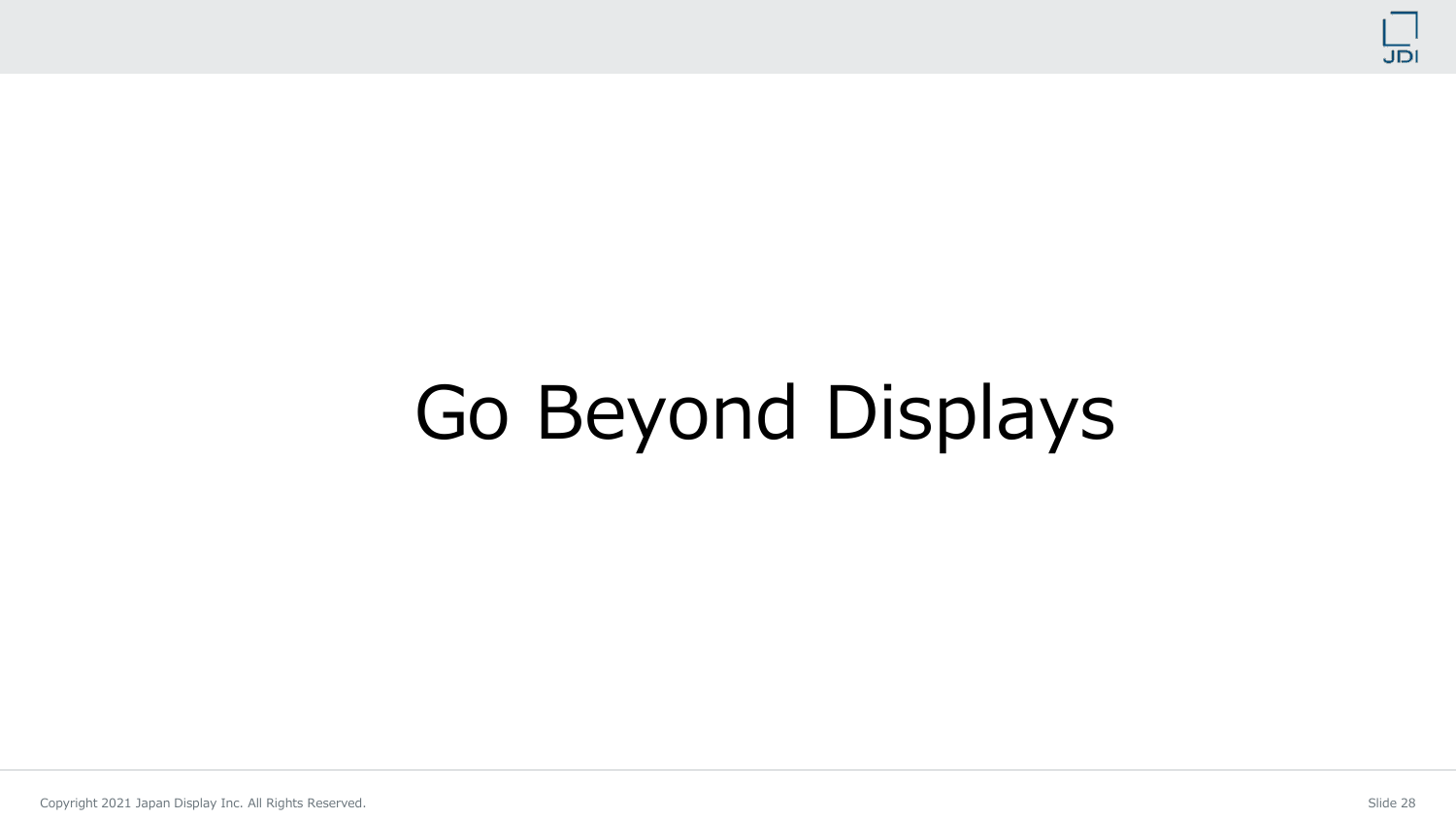

### Go Beyond Our Existing Business Models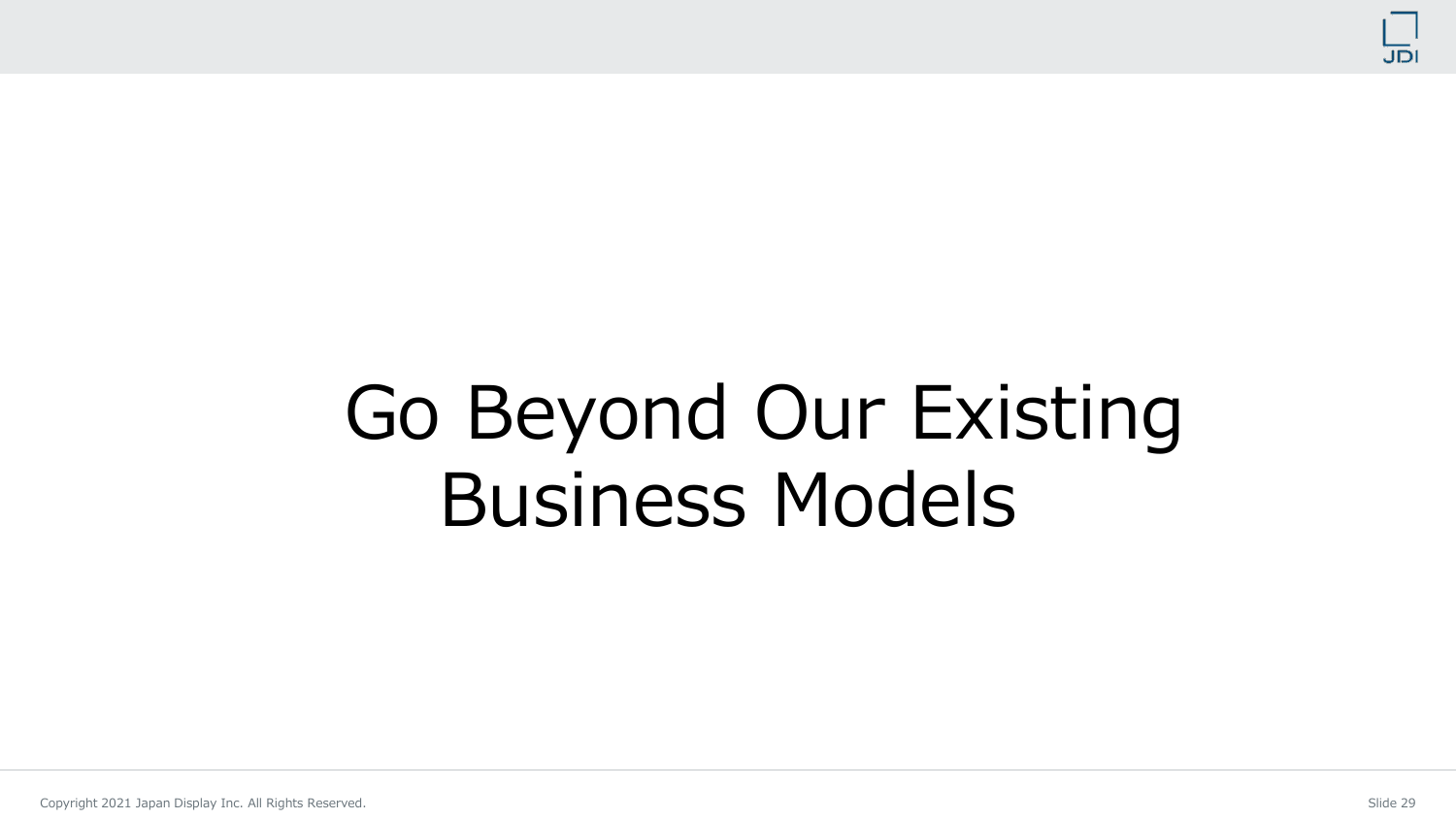

### Deliver Technological Innovation Centered On People's Needs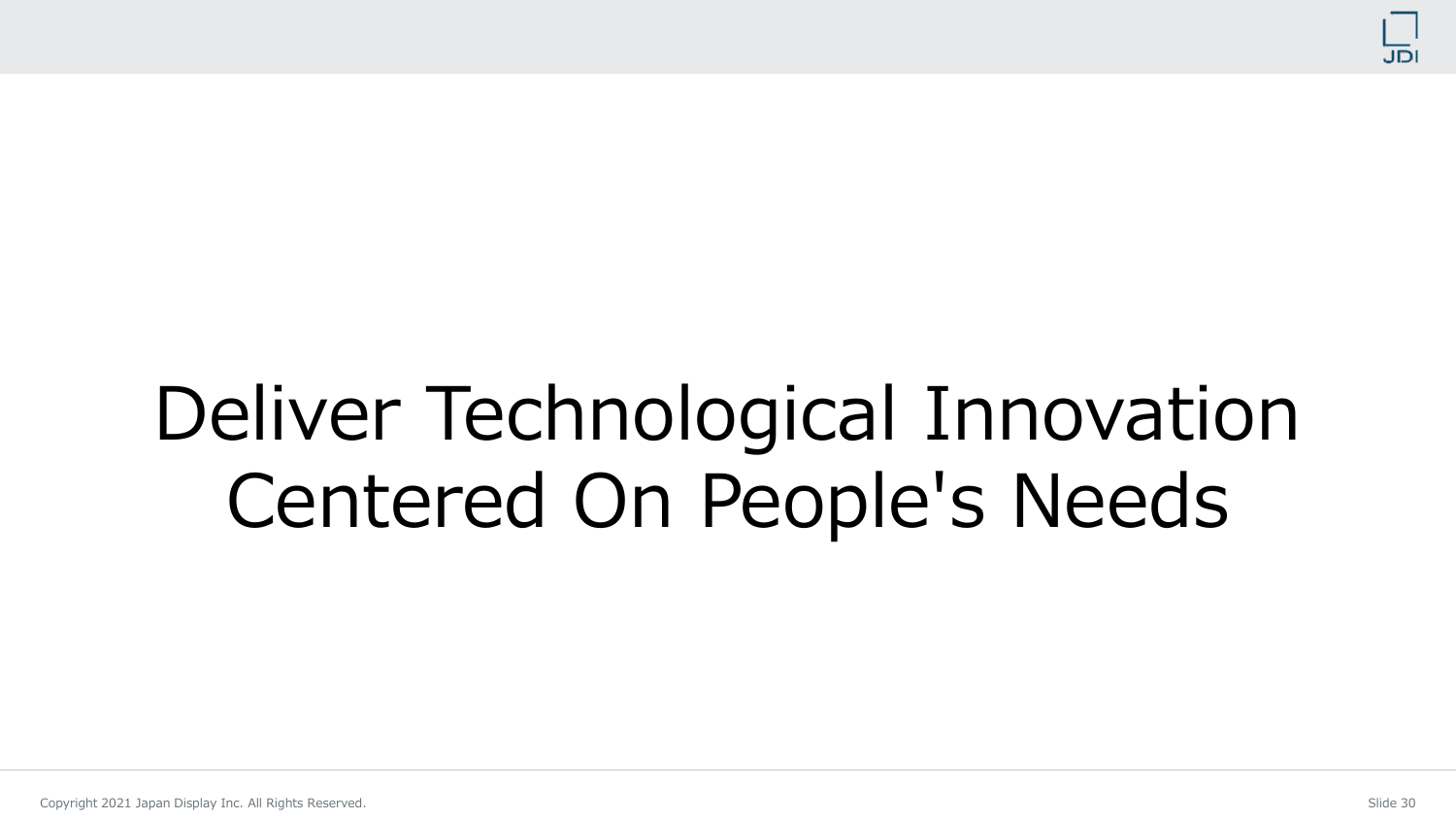

## A PersonalTech Company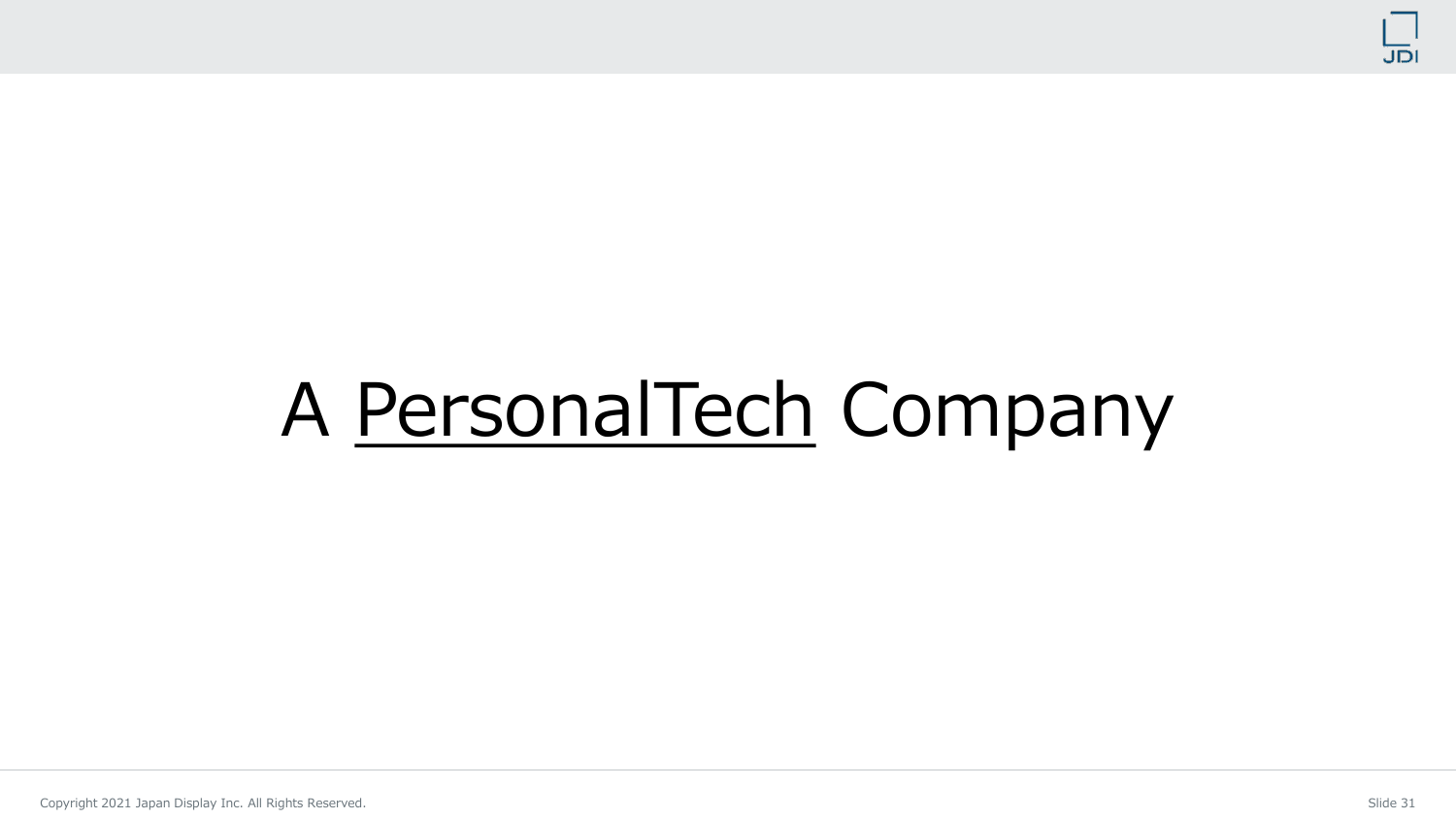

### Radically New Rooted In Technology Working For A Better World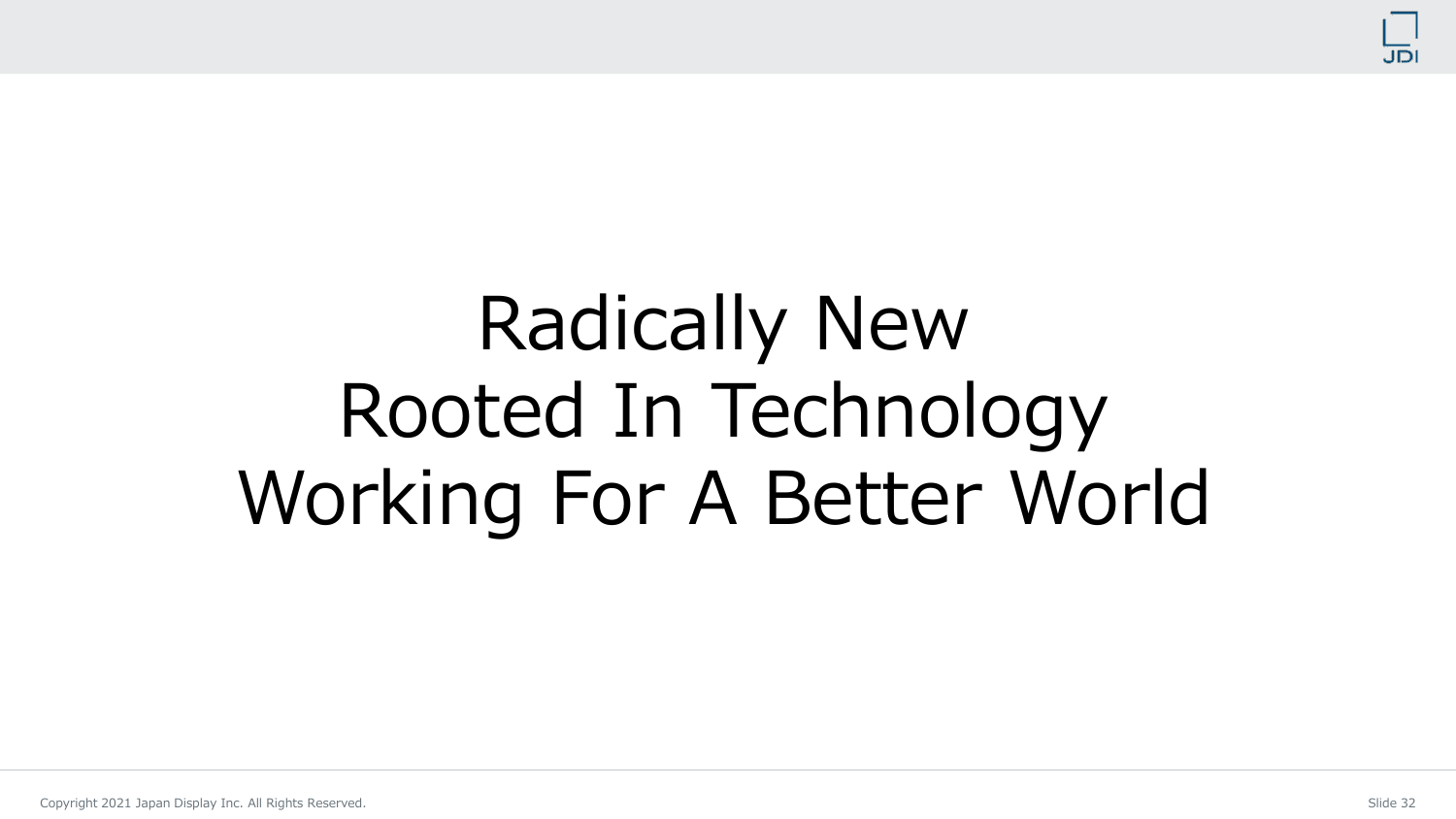

## Leveraging Our Key Device Technologies, Launch Multiple Service, Solution, Platform Businesses This Year Start Small & Scale Quickly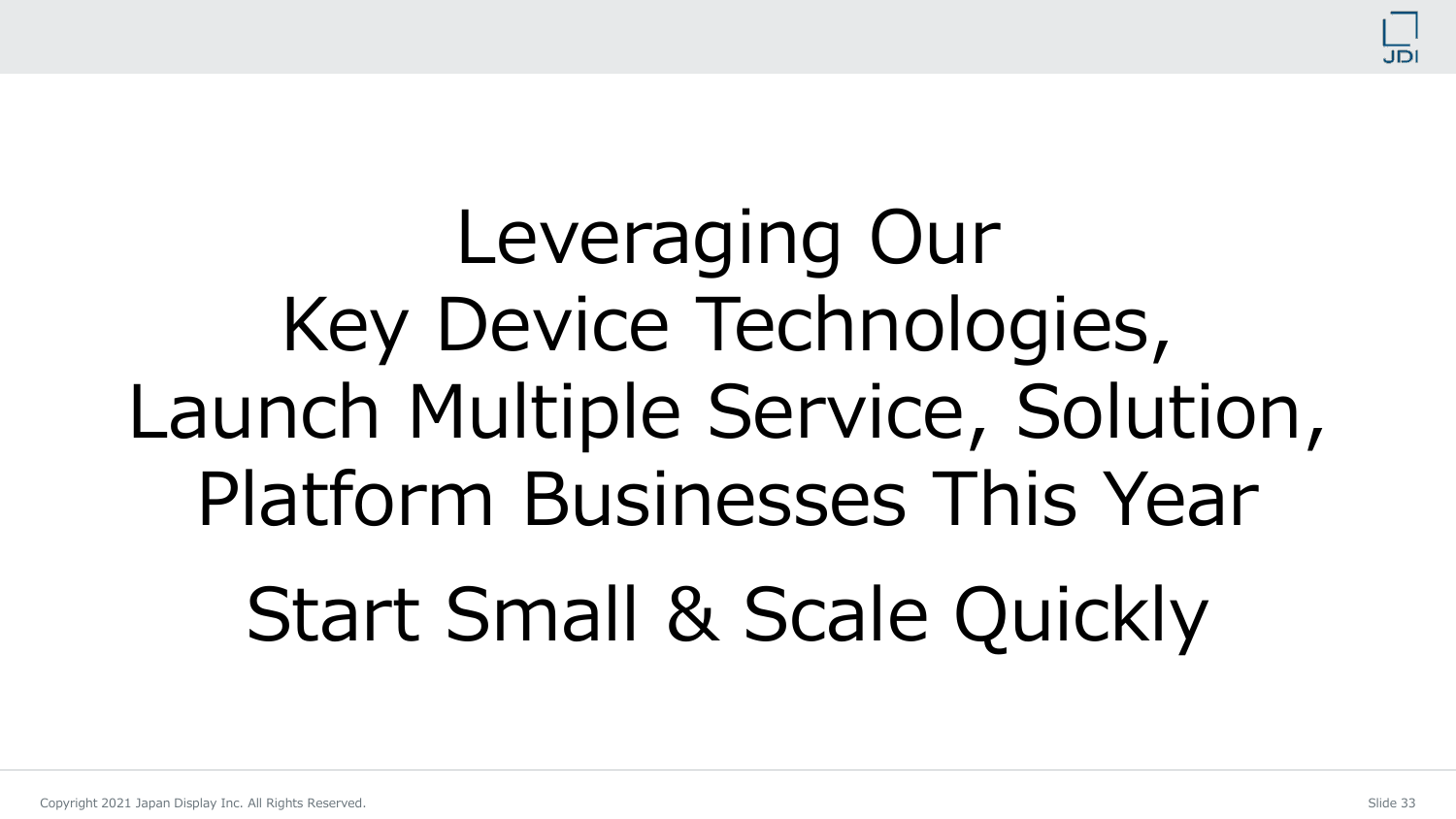

## Explore Big Data Opportunities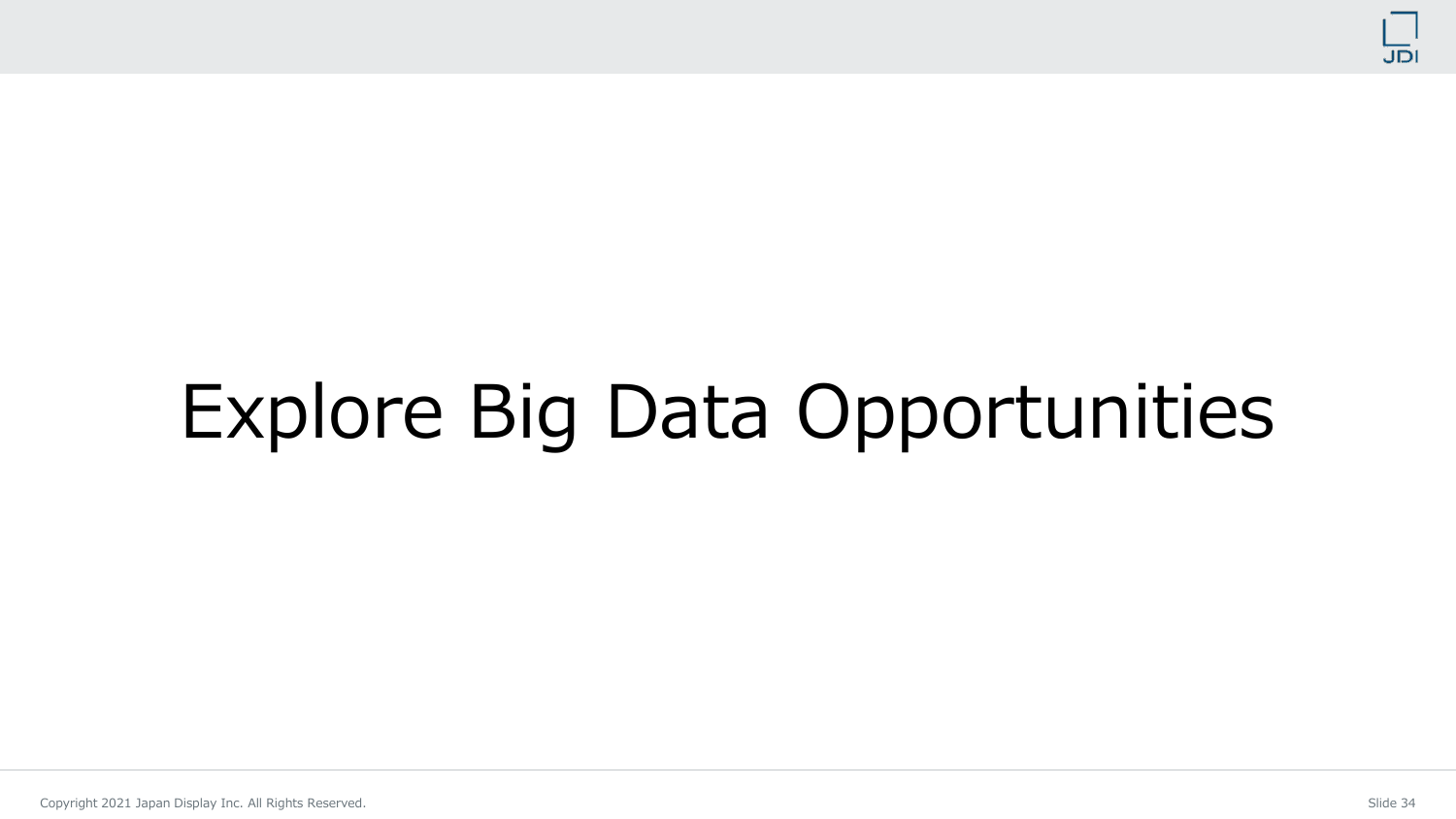

# PersonalTech For A Better WorldJDI